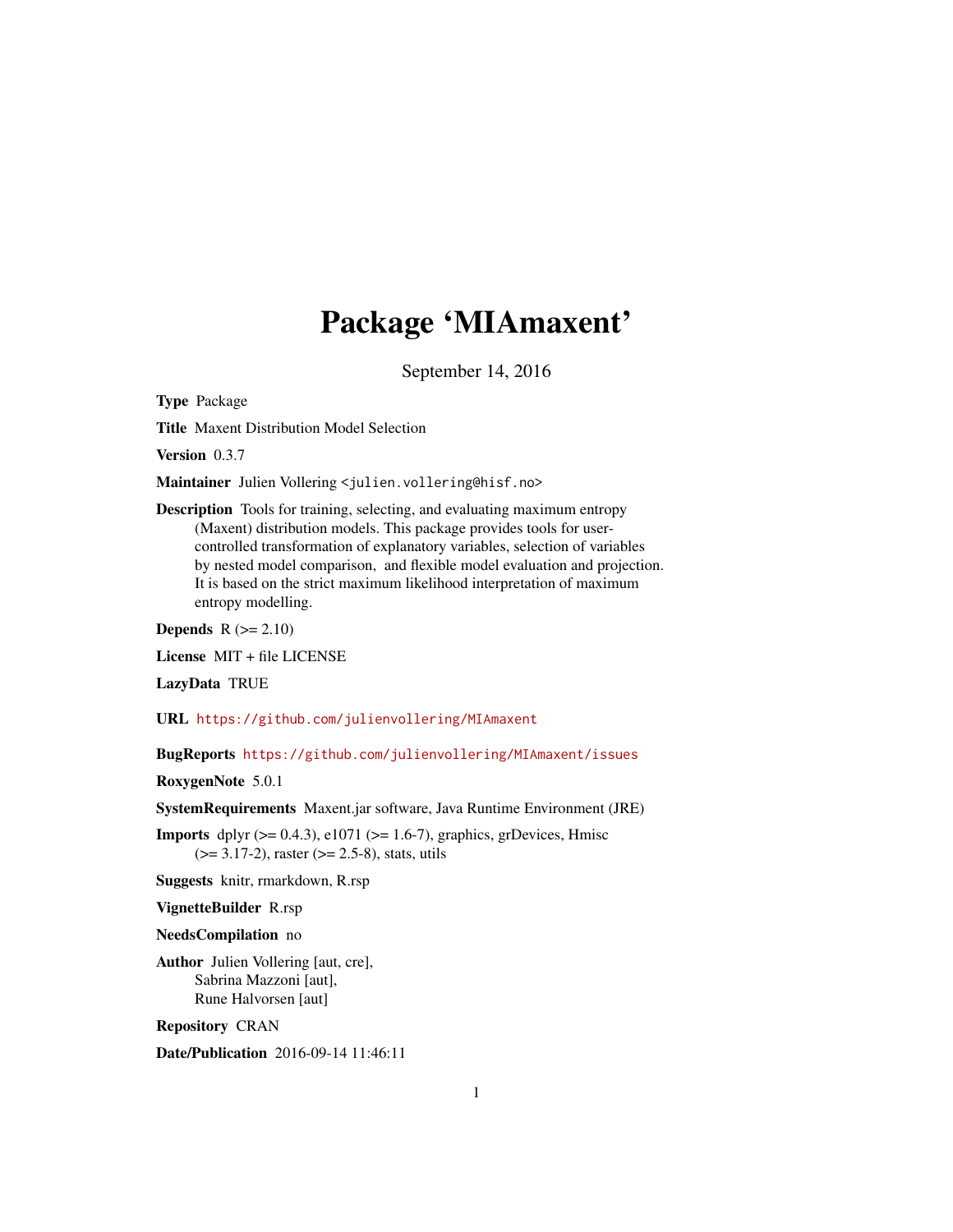# <span id="page-1-0"></span>R topics documented:

| Index | 23 |
|-------|----|
|       |    |
|       |    |
|       |    |
|       |    |
|       |    |
|       |    |
|       |    |
|       |    |
|       |    |
|       |    |
|       |    |
|       |    |
|       |    |
|       |    |

<span id="page-1-1"></span>

deriveVars *Derive variables by transformation.*

# Description

deriveVars produces derived variables from explanatory variables by transformation, and returns a list of dataframes. The available transformation types are as follows, described in Halvorsen et al. (2015): L, M, D, HF, HR, T (for continuous EVs), and B (for categorical EVs). For spline transformation types (HF, HR, T), a subset of possible DVs is selected by the criteria described under Details.

# Usage

```
deriveVars(data, transformtype = c("L", "M", "D", "HF", "HR", "T", "B"),
 allsplines = FALSE, dir = NULL)
```
# Arguments

| data          | Data frame containing the response variable in the first column and explana-<br>tory variables in subsequent columns. The response variable should represent<br>presence/background data, coded as: 1/NA. See readData.                               |
|---------------|-------------------------------------------------------------------------------------------------------------------------------------------------------------------------------------------------------------------------------------------------------|
| transformtype | Specifies the types of transformations types to be performed. Default is the full<br>set of the following transfomation types: L (linear), M (monotonous), D (devia-<br>tion), HF (forward hinge), HR (reverse hinge), T (threshold), and B (binary). |
| allsplines    | Logical. Keep all spline transformations created, rather than selecting particular<br>splines based on fraction of total variation explained.                                                                                                         |
| dir           | Directory to which files will be written during selection of spline-type derived<br>variables. Defaults to the working directory.                                                                                                                     |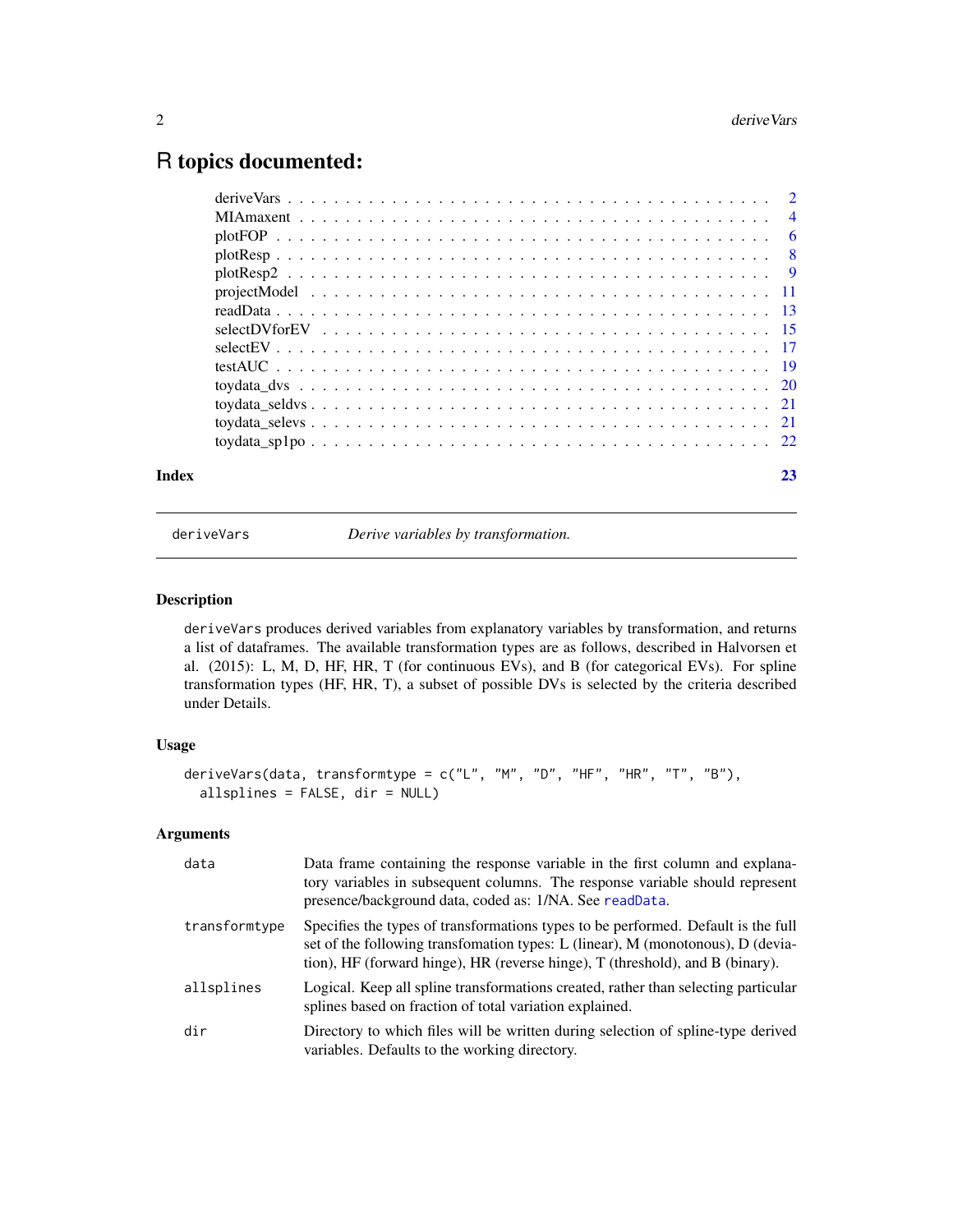#### <span id="page-2-0"></span>deriveVars 3

#### Details

The linear transformation "L" is a simple rescaling to the range [0, 1].

The monotonous transformation "M" performed is a zero-skew transformation (Oekland et al. 2001).

The deviation transformation "D" is performed around an optimum EV value that is found by looking at frequency of presence (see [plotFOP](#page-5-1)). Three deviation transformations are created with different steepness and curvature around the optimum.

For spline transformations ("HF", "HR", and "T"), DVs are created around 20 different break points (knots) which span the range of the EV. Only DVs which satisfy all of the following criteria are retained:

- 1. 3 <= knot <= 18 (DVs with knots at the extremes of the EV are never retained).
- 2. F-test of the single-variable Maxent model from the given DV gives a p-value < 0.05.
- 3. The single-variable Maxent model from the given DV shows a local maximum in fraction of variation explained (FVA) compared to DVs from the neighboring 4 knots.

For categorical variables, 1 binary derived variable (type "B") is created for each category.

Explanatory variables should be uniquely named, and the names must not contain spaces, underscores, or colons. Underscores and colons are reserved to denote derived variables and interaction terms repectively.

#### Value

List of 2:

- 1. A list of data frames, with each containing the derived variables produced for a given explanatory variable. This item is recommended as input for dvdata in [selectDVforEV](#page-14-1).
- 2. A list of all the transformation functions used to produce the derived variables. This item is recommended as input for transformation in [plotResp2](#page-8-1), [testAUC](#page-18-1), and [projectModel](#page-10-1).

#### References

Halvorsen, R., Mazzoni, S., Bryn, A., & Bakkestuen, V. (2015). Opportunities for improved distribution modelling practice via a strict maximum likelihood interpretation of MaxEnt. Ecography, 38(2), 172-183.

Oekland, R.H., Oekland, T. & Rydgren, K. (2001). Vegetation-environment relationships of boreal spruce swamp forests in Oestmarka Nature Reserve, SE Norway. Sommerfeltia, 29, 1-190.

#### Examples

str(toydata\_dvs\$EVDV)

```
## Not run:
deriveddat <- deriveVars(dat, transformtype = c("HF", "HR", "T"), allsplines = TRUE,
  dir = "D:/path/to/modeling/directory")
## End(Not run)
toydata_dvs <- deriveVars(toydata_sp1po, transformtype = c("L", "M", "D", "B"))
```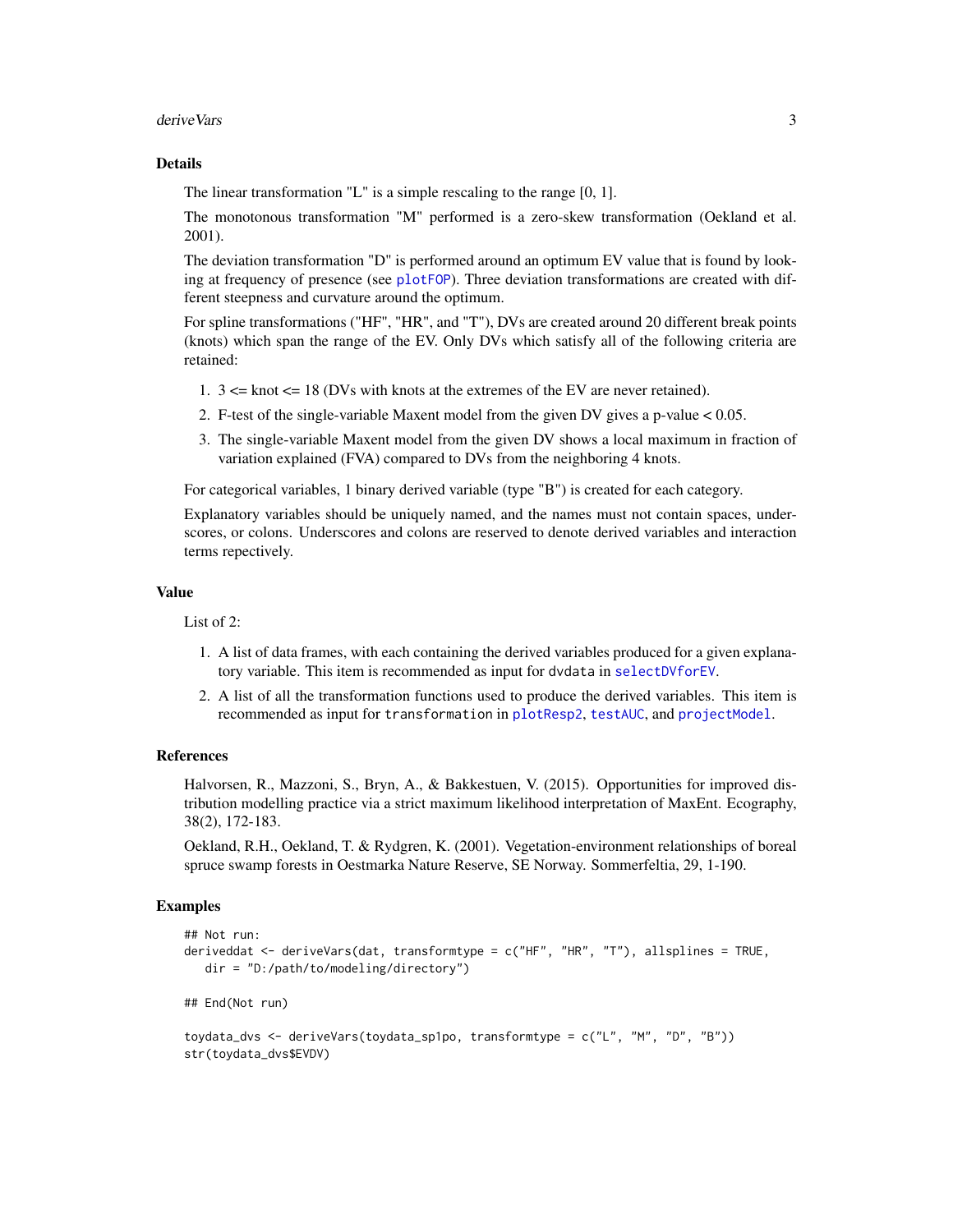```
summary(toydata_dvs$transformations)
```

```
## Not run:
# From vignette:
grasslandDVs <- deriveVars(grasslandPO, transformtype = c("L", "M", "D", "HF", "HR", "T", "B"))
summary(grasslandDVs$EVDV) # alternatively: summary(grasslandDVs[[1]])
head(summary(grasslandDVs$transformations)) # alternatively: head(summary(grasslandDVs[[2]]))
length(grasslandDVs$transformations)
plot(grasslandPO$terslpdg, grasslandDVs$EVDV$terslpdg$terslpdg_D2, pch = 20)
plot(grasslandPO$terslpdg, grasslandDVs$EVDV$terslpdg$terslpdg_HR4, pch = 20)
```
## End(Not run)

MIAmaxent *MIAmaxent: Maxent Distribution Model Selection.*

#### Description

Training, selecting, and evaluating maximum entropy (Maxent) distribution models. This package provides tools for user-controlled transformation of explanatory variables, selection of variables by nested model comparison, and flexible model evaluation and projection. The methods implemented here are based on the strict maximum likelihood interpretation of maximum entropy modelling (Halvorsen, 2013, Halvorsen et al., 2015). The predecessor to this package is the MIA Toolbox, which is described in detail in Mazzoni et al. (2015).

#### System Requirements

The maximum entropy algorithm utilized in this package is provided by the MaxEnt Java program (Phillips et al., 2006). This software is freely available, but may not be distributed further. Therefore, you must download the MaxEnt program (v3.3.3k) from [https://www.cs.princeton.edu/](https://www.cs.princeton.edu/~schapire/maxent/) [~schapire/maxent/](https://www.cs.princeton.edu/~schapire/maxent/), and place the 'maxent.jar' file in the 'java' folder of this package. This folder can be located by the following R command: system.file("java", package = "MIAmaxent").

You must have the Java Runtime Environment (JRE) installed on your computer for the MaxEnt program to function. You can check if you have Java installed, and download it if necessary, at <http://java.com/download>.

#### User Workflow

This diagram outlines a common workflow for users of this package. Functions are shown in red.

<span id="page-3-0"></span>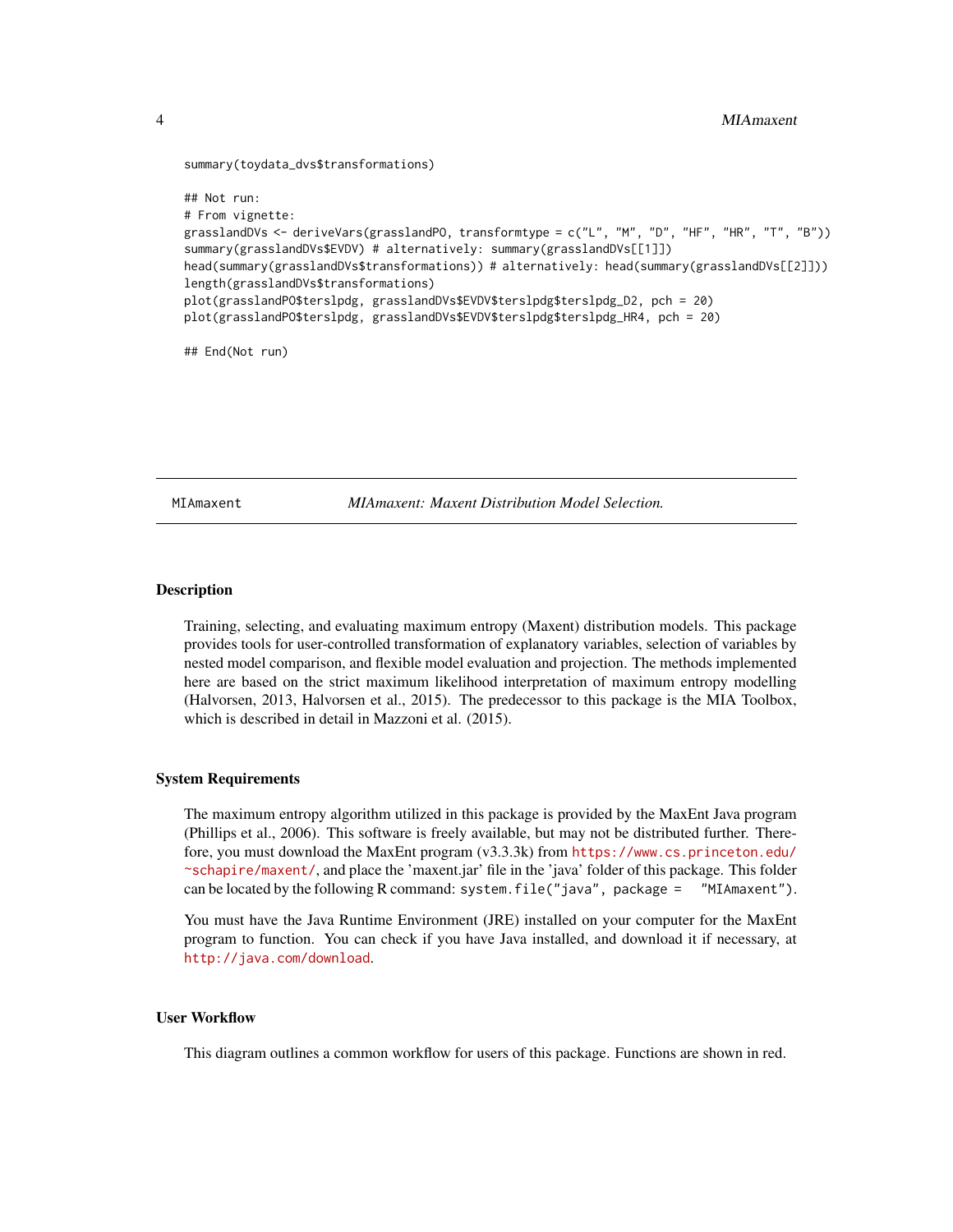

# References

Halvorsen, R. (2013) A strict maximum likelihood explanation of MaxEnt, and some implications for distribution modelling. Sommerfeltia, 36, 1-132.

Halvorsen, R., Mazzoni, S., Bryn, A. & Bakkestuen, V. (2015) Opportunities for improved distribution modelling practice via a strict maximum likelihood interpretation of MaxEnt. Ecography, 38, 172-183.

Mazzoni, S., Halvorsen, R. & Bakkestuen, V. (2015) MIAT: Modular R-wrappers for flexible im-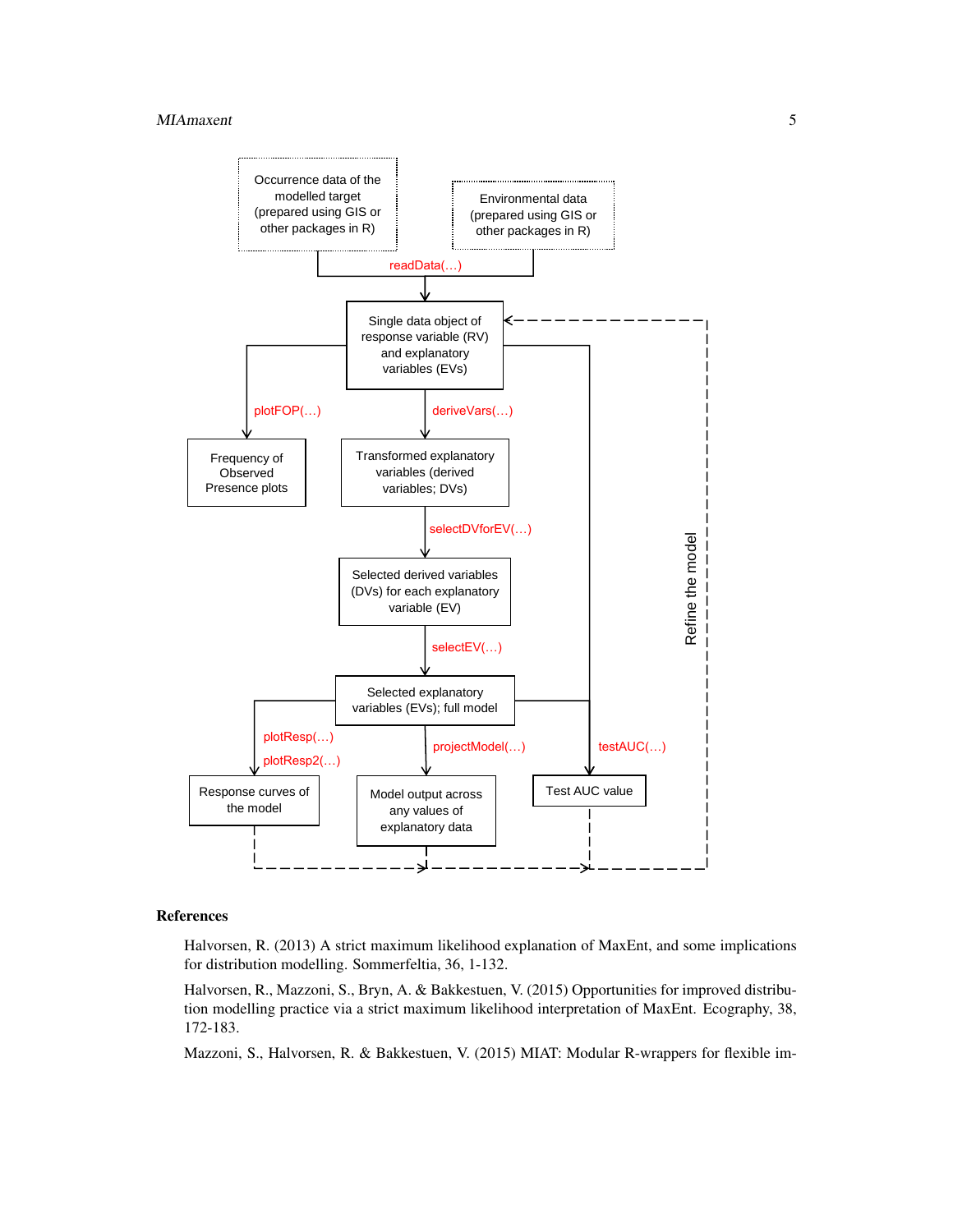plementation of MaxEnt distribution modelling. Ecological Informatics, 30, 215-221.

Phillips, S.J., Anderson, R.P. & Schapire, R.E. (2006) Maximum entropy modeling of species geographic distributions. Ecological Modelling, 190, 231-259.

<span id="page-5-1"></span>plotFOP *Plot Frequency of Observed Presence (FOP).*

# Description

plotFOP produces a Frequency of Observed Presence (FOP) plot for a given explanatory variable. An FOP plot shows the rate of occurrence of the response variable across intervals or levels of the explanatory variable. For continuous variables, the exponentially weighted moving average of the FOP values is added to the plot as a line. plotFOP also returns a list containing the optimum EV value, and a data frame containing the plotted data (for customizable plotting).

#### Usage

```
plotFOP(data, EV, smoothwindow = 5, EVranging = FALSE, intervals = NULL,
  ...)
```
# Arguments

| data         | Data frame containing the response variable in the first column and explana-<br>tory variables in subsequent columns. The response variable should represent<br>presence or background, coded as: 1/NA. See Details for information regarding<br>presence/absence data. See also readData. |
|--------------|--------------------------------------------------------------------------------------------------------------------------------------------------------------------------------------------------------------------------------------------------------------------------------------------|
| EV           | Name or column index of the explanatory variable in data for which to calculate<br>FOP.                                                                                                                                                                                                    |
| smoothwindow | Width of the smoothing window. Represents the number of intervals included<br>in an exponentially weighted moving average. Should be odd, otherwise the<br>window will be uncentered. Irrelevant for categorical EVs.                                                                      |
| EVranging    | Logical. If TRUE, will range the EV scale to $[0,1]$ . This is equivalent to plot-<br>ting FOP over the linear transformation produced by deriveVars. Irrelevant for<br>categorical EVs.                                                                                                   |
| intervals    | Number of intervals into which the continuous EV is divided. Defaults to the<br>minimum of N/50 and 100. Irrelevant for categorical EVs.                                                                                                                                                   |
| .            | Arguments to be passed to plot to control the appearance of the plot. For ex-<br>ample:                                                                                                                                                                                                    |
|              | • cex for size of points                                                                                                                                                                                                                                                                   |
|              | • col for color                                                                                                                                                                                                                                                                            |
|              | • xlim for range of the x-axis                                                                                                                                                                                                                                                             |

<span id="page-5-0"></span>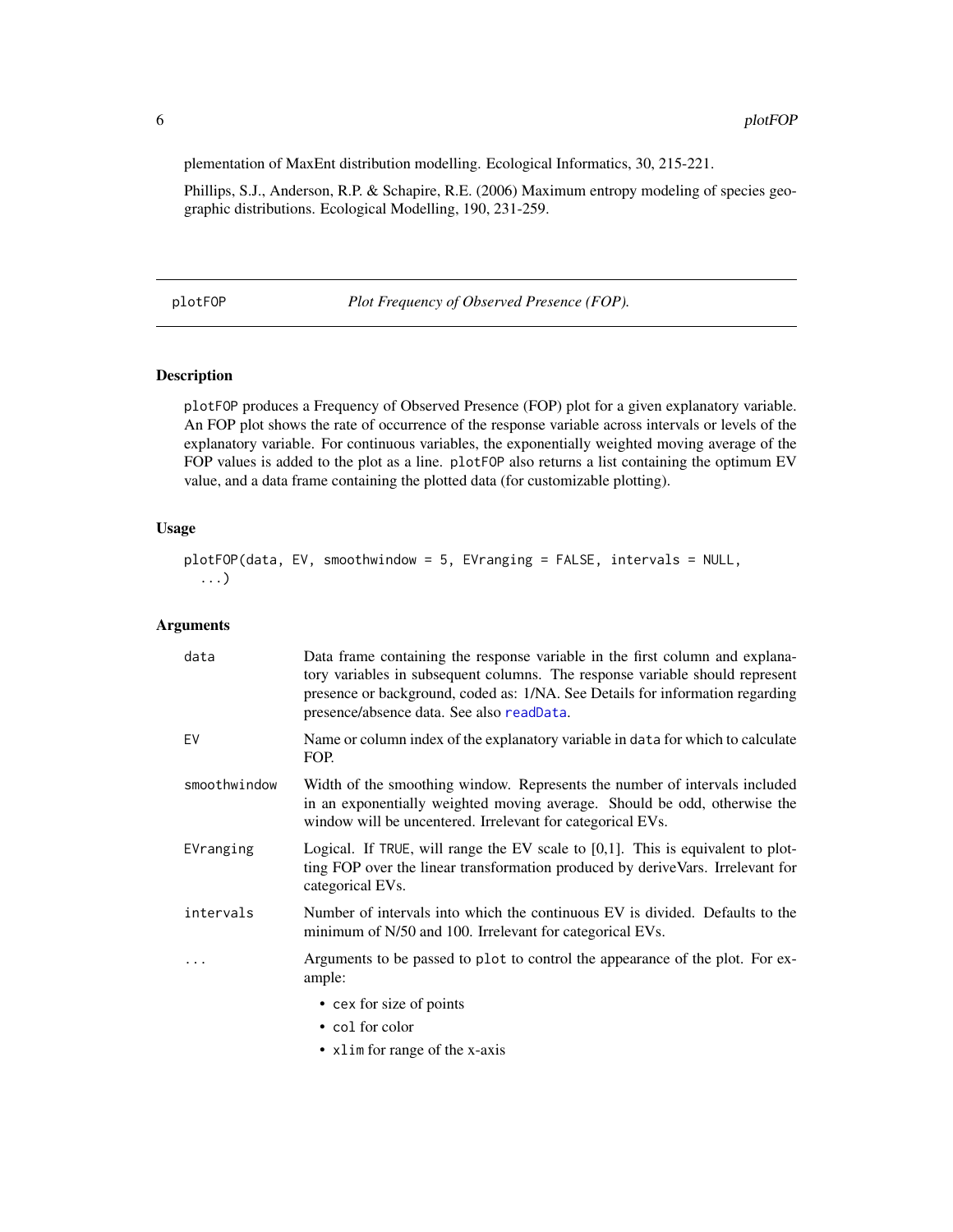#### plotFOP 7

# Details

If the response variable in data represents presence/absence data, the result is an empirical frequency of presence curve, rather than a observed frequency of presence curve (see Stoea et al. [in press], Sommerfeltia).

The returned value of 'EVoptimum' is based on the smoothed FOP values, such that an outlying maximum in FOP may, in some cases, not be considered the optimal value of EV.

#### Value

In addition to the graphical output, a list of 2:

- 1. EVoptimum. The EV value (or level, for categorical EVs) at which FOP is highest
- 2. FOPdata. A data frame containing the plotted data. Columns in this data frame represent the following: EV interval ("int"), number of points in the interval ("n"), mean EV value of the points in the interval ("intEV"), mean RV value of the points in the interval ("intRV"), and exponentially weighted moving average of intRV ("smoothRV"). For categorical variables, only the number of points in the level ("n"), the level name ("level"), and the mean RV value of the level ("levelRV") are used.

#### References

Stoea, B., Halvorsen, R., Mazzoni, S. & Gusarov, V. (2016) Sampling bias in presence-only data used for species distribution modelling: assessment and effects on models. Sommerfeltia, submitted manuscript.

#### Examples

```
FOPev11 <- plotFOP(toydata_sp1po, 2, intervals = 5, smoothwindow = 3)
FOPev11 <- plotFOP(toydata_sp1po, 2, intervals = 8)
FOPev12 \leq plotFOP(toydata_sp1po, "EV12", intervals = 8, ylim=c(0,1))
FOPev12$EVoptimum
FOPev12$FOPdata
## Not run:
# From vignette:
teraspifFOP <- plotFOP(grasslandPO, "teraspif")
terslpdgFOP <- plotFOP(grasslandPO, "terslpdg", intervals = 25, pch=20, cex=1.1, col = "red")
terslpdgFOP$EVoptimum
terslpdgFOP$FOPdata
```
## End(Not run)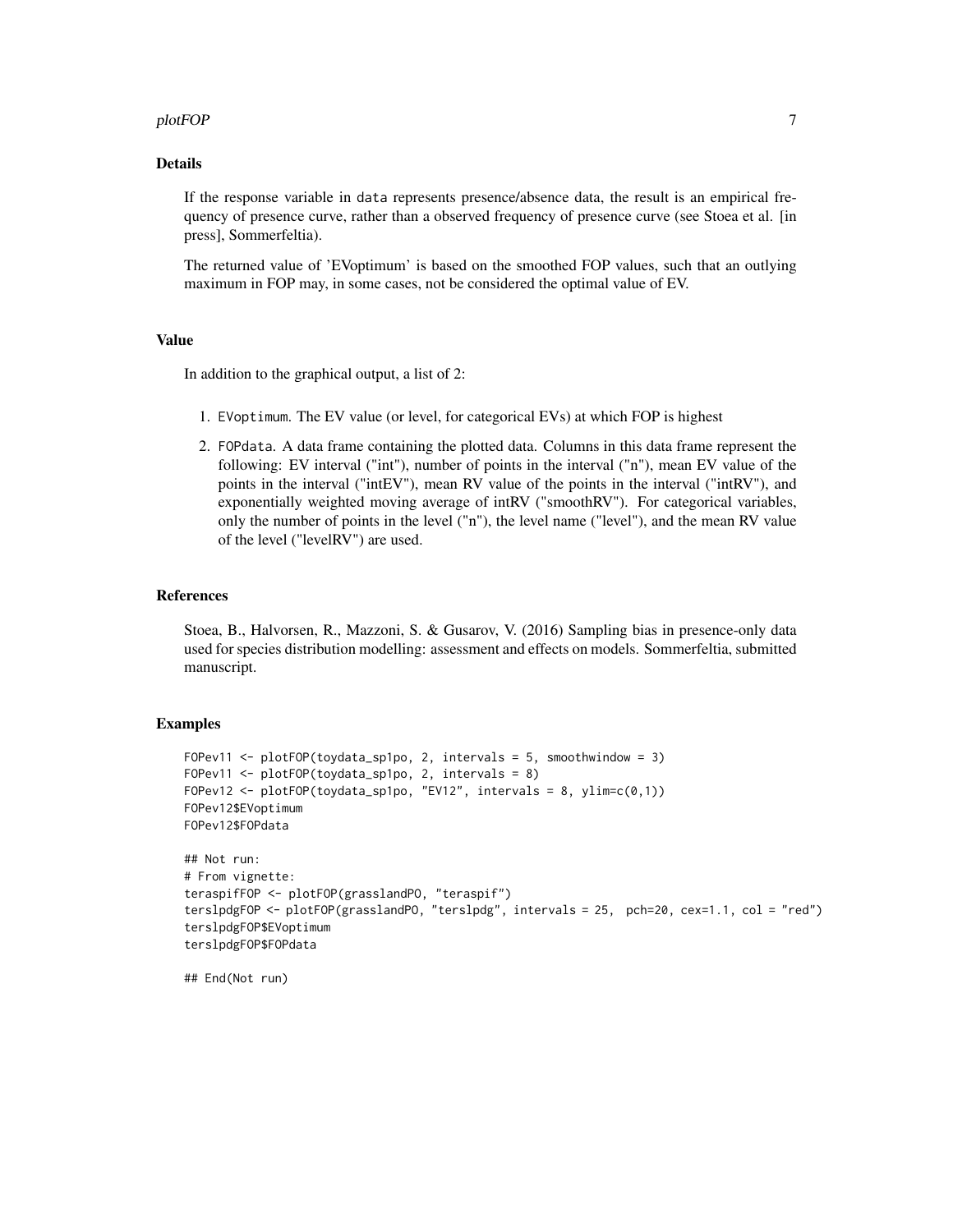<span id="page-7-1"></span><span id="page-7-0"></span>

# Description

plotResp plots the single-effect response of a given Maxent model over any of the included explanatory variables (EVs) in that model. For categorical variables, a bar plot is returned rather than a scatter plot. plotResp also returns a data frame containing the plotted data (for customizable graphics). Single-effect response curves present the response of a model containing the explanatory variable of interest only (cf. marginal-effect response curves; [plotResp2](#page-8-1)).

#### Usage

plotResp(data, dvdata, EV, dir = NULL, logscale = FALSE, ...)

# Arguments

| data     | Data frame containing the response variable in the first column and explana-<br>tory variables in subsequent columns. The response variable should represent<br>presence/background data, coded as: 1/NA. See readData. |
|----------|-------------------------------------------------------------------------------------------------------------------------------------------------------------------------------------------------------------------------|
| dvdata   | List of explanatory variables used to train the model, where each list item is a<br>data frame containing <i>selected</i> DVs for a <i>selected</i> EV (e.g. the first item in the<br>list returned by selectEV).       |
| EV       | Name or list index of the explanatory variable in dydata for which the response<br>curve is to be generated. Interaction terms not allowed.                                                                             |
| dir      | Directory to which files will be written. Defaults to the working directory.                                                                                                                                            |
| logscale | Logical. Plot the common logarithm of PRO rather than PRO itself.                                                                                                                                                       |
| $\ddots$ | Arguments to be passed to plot to control the appearance of the plot. For ex-<br>ample:                                                                                                                                 |
|          | • cex for size of points                                                                                                                                                                                                |
|          | • col for color                                                                                                                                                                                                         |
|          | • pch for type                                                                                                                                                                                                          |

# Details

The plot contains points, representing the model response across individual data points, as well as a line, representing an exponentially weighted moving average of the model response over intervals of the EV.

The EV specified in dvdata must not be an interaction term.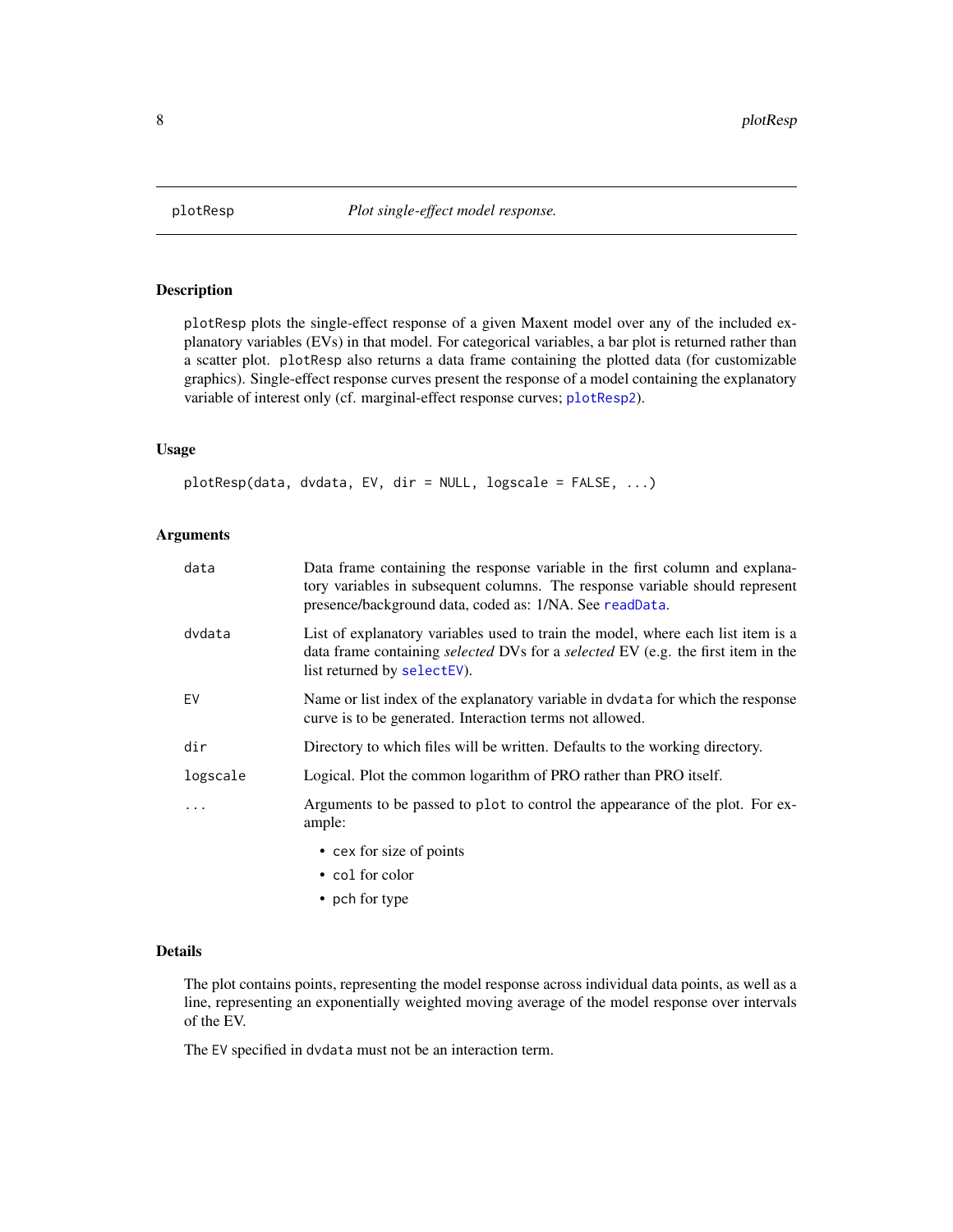#### <span id="page-8-0"></span>plotResp2 9

#### Value

In addition to the graphical output, the plotted data is returned. In the case of a continuous EV, the plotted data is a list of 2:

- 1. respPts. Model response across individual data points. Columns in this data frame represent the following: EV value ("EV"), Probability Ratio Output of the model ("PRO"), and corresponding EV interval ("int").
- 2. respLine. Model response across intervals of the EV. Columns in this data frame represent the following: EV interval ("int"), number of points in the interval ("n"), mean EV value of the points in the interval ("intEV"), mean Probability Ratio Output of the points in the interval ("intPRO"), and exponentially weighted moving average of intPRO ("smoothPRO").

In the case of a categorical EV, the plotted data is a data frame containing the number of points in the level ("n"), the level name ("level"), and the mean Probability Ratio Output of the level ("levelRV").

# Examples

```
## Not run:
responseEV1 <- plotResp(dat, deriveddat, "EV1", dir = "D:/path/to/modeling/directory")
# From vignette
pr_bygallResp <- plotResp(grasslandPO, grasslandEVselect[[1]], "pr_bygall")
par(mfrow = c(1,2))pr_bygallFOP <- plotFOP(grasslandPO, "pr_bygall", intervals=50)
pr_bygallResp <- plotResp(grasslandPO, grasslandEVselect[[1]], "pr_bygall")
par(mfrow = c(1,1))## End(Not run)
```
<span id="page-8-1"></span>plotResp2 *Plot marginal-effect model response.*

#### **Description**

plotResp2 plots the marginal-effect response of a given Maxent model over any of the included explanatory variables (EVs) in that model. For categorical variables, a bar plot is returned rather than a scatter plot. plotResp2 also returns a data frame containing the plotted data (for customizable graphics). Marginal-effect response curves present the response of the model when all other explanatory variables are held constant at their mean values (cf. single-effect response curves; [plotResp](#page-7-1)).

## Usage

```
plotResp2(data, EV, transformation, model, logscale = FALSE, ...)
```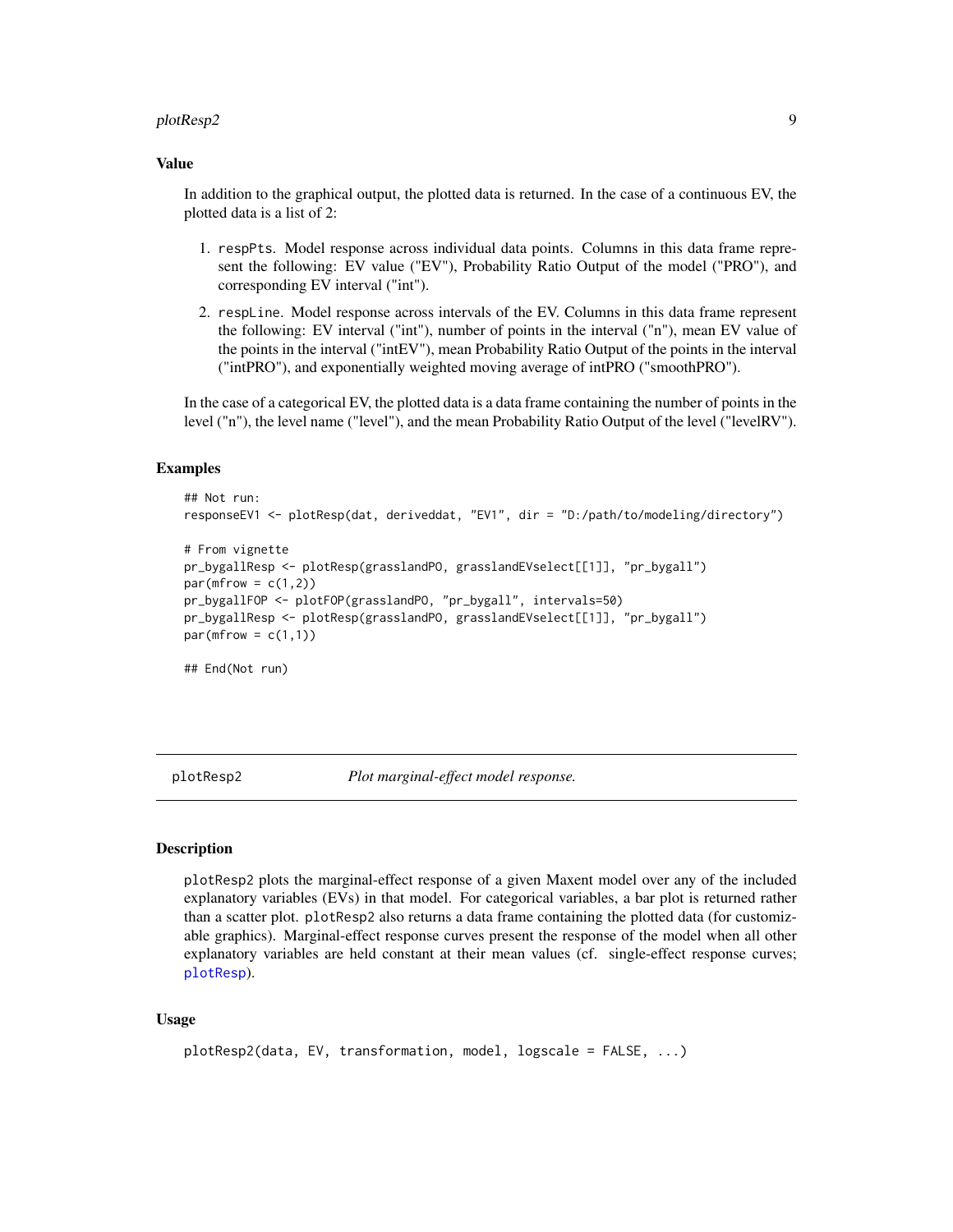#### <span id="page-9-0"></span>Arguments

| data       | Data frame of explanatory variables (EVs) included in the model, with column<br>names matching EV names. See readData.                                                                                                                                                                 |
|------------|----------------------------------------------------------------------------------------------------------------------------------------------------------------------------------------------------------------------------------------------------------------------------------------|
| EV         | Name or column index of the explanatory variable in data for which the re-<br>sponse curve is to be generated.                                                                                                                                                                         |
|            | transformation Full pathway of the 'transformations. Relata' file containing the transformations<br>used to build the model. This file is saved as a result of the derive Vars function.<br>Equivalently, the second item in the list returned by derive Vars can be used<br>directly. |
| model      | Full pathway of the '.lambdas' file of the model in question. This file is saved<br>as a result of selectEV.                                                                                                                                                                           |
| logscale   | Logical. Plot the common logarithm of PRO rather than PRO itself.                                                                                                                                                                                                                      |
| $\ddots$ . | Arguments to be passed to plot to control the appearance of the plot. For ex-<br>ample:                                                                                                                                                                                                |
|            | • cex for size of points                                                                                                                                                                                                                                                               |
|            | • col for color                                                                                                                                                                                                                                                                        |
|            | • pch for type                                                                                                                                                                                                                                                                         |

# Details

The plot contains points, representing the model response across individual data points, as well as a line, representing an exponentially weighted moving average of the model response over intervals of the EV.

Model response is commonly plotted across EV values of the training data, but it is possible to plot the model response over any EV values supplied in data.

The EV specified in data must not be an interaction term.

#### Value

In addition to the graphical output, the plotted data is returned. In the case of a continuous EV, the plotted data is a list of 2:

- 1. respPts. Model response across individual data points. Columns in this data frame represent the following: EV value ("EV"), Probability Ratio Output of the model ("PRO"), and corresponding EV interval ("int").
- 2. respLine. Model response across intervals of the EV. Columns in this data frame represent the following: EV interval ("int"), number of points in the interval ("n"), mean EV value of the points in the interval ("intEV"), mean Probability Ratio Output of the points in the interval ("intPRO"), and exponentially weighted moving average of intPRO ("smoothPRO").

In the case of a categorical EV, the plotted data is a data frame containing the number of points in the level ("n"), the level name ("level"), and the mean Probability Ratio Output of the level ("levelRV").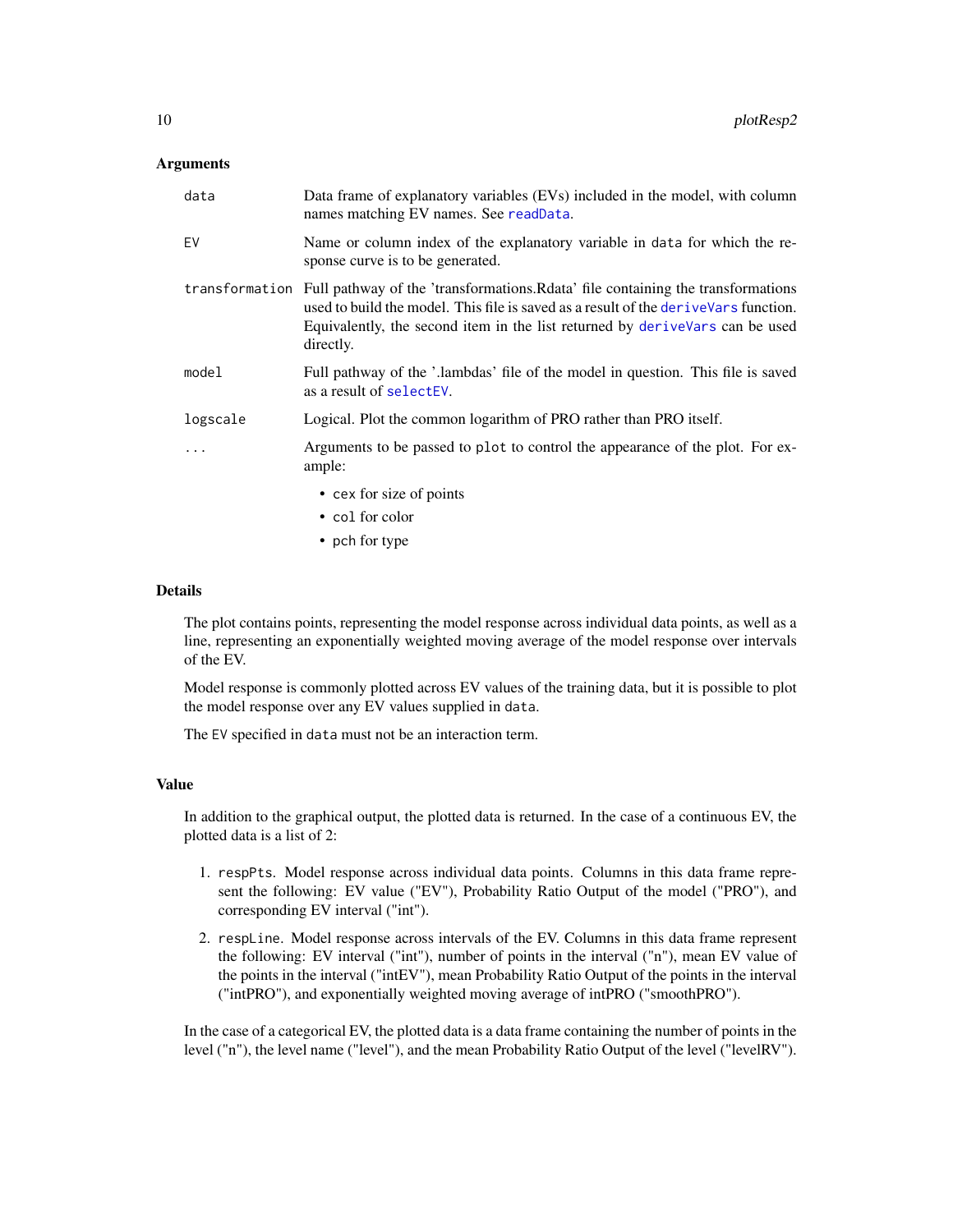# <span id="page-10-0"></span>projectModel 11

#### Examples

```
## Not run:
responseEV1 <- plotResp2(dat, "EV1",
   transformation = "D:/path/to/modeling/directory/deriveVars/transformations.Rdata",
   model = "D:/path/to/modeling/directory/selectEV/round/model/1.lambdas")
## End(Not run)
names(toydata_selevs$selectedEV)
resp <- plotResp2(toydata_sp1po, "EV11", toydata_dvs$transformations,
   system.file("extdata/sommerfeltia", "1.lambdas", package = "MIAmaxent"))
## Not run:
# From vignette:
pr_bygallResp2 <- plotResp2(grasslandPO, "pr_bygall",
transformation = grasslandDVs[[2]],
model = system.file("extdata", "1.lambdas", package = "MIAmaxent"))
## End(Not run)
```
<span id="page-10-1"></span>projectModel *Project model to data.*

# Description

projectModel Calculates the probability ratio output (PRO) of a given model for any points where values of the explanatory variables in the model are known.The transformations performed on the explanatory variables to build the model must be specified.

# Usage

```
projectModel(data, transformation, model, clamping = FALSE, rescale = FALSE,
 raw = FALSE)
```
#### Arguments

| data     | Data frame of all the explanatory variables (EVs) included in the model, with<br>column names matching EV names. See readData.                                                                                                                                                         |
|----------|----------------------------------------------------------------------------------------------------------------------------------------------------------------------------------------------------------------------------------------------------------------------------------------|
|          | transformation Full pathway of the 'transformations. Relate' file containing the transformations<br>used to build the model. This file is saved as a result of the derive Vars function.<br>Equivalently, the second item in the list returned by derive Vars can be used<br>directly. |
| model    | Full pathway of the '.lambdas' file of the model in question. This file is saved<br>as a result of select EV.                                                                                                                                                                          |
| clamping | Logical. Do clamping <i>sensu</i> Phillips et al. (2006). Default is FALSE.                                                                                                                                                                                                            |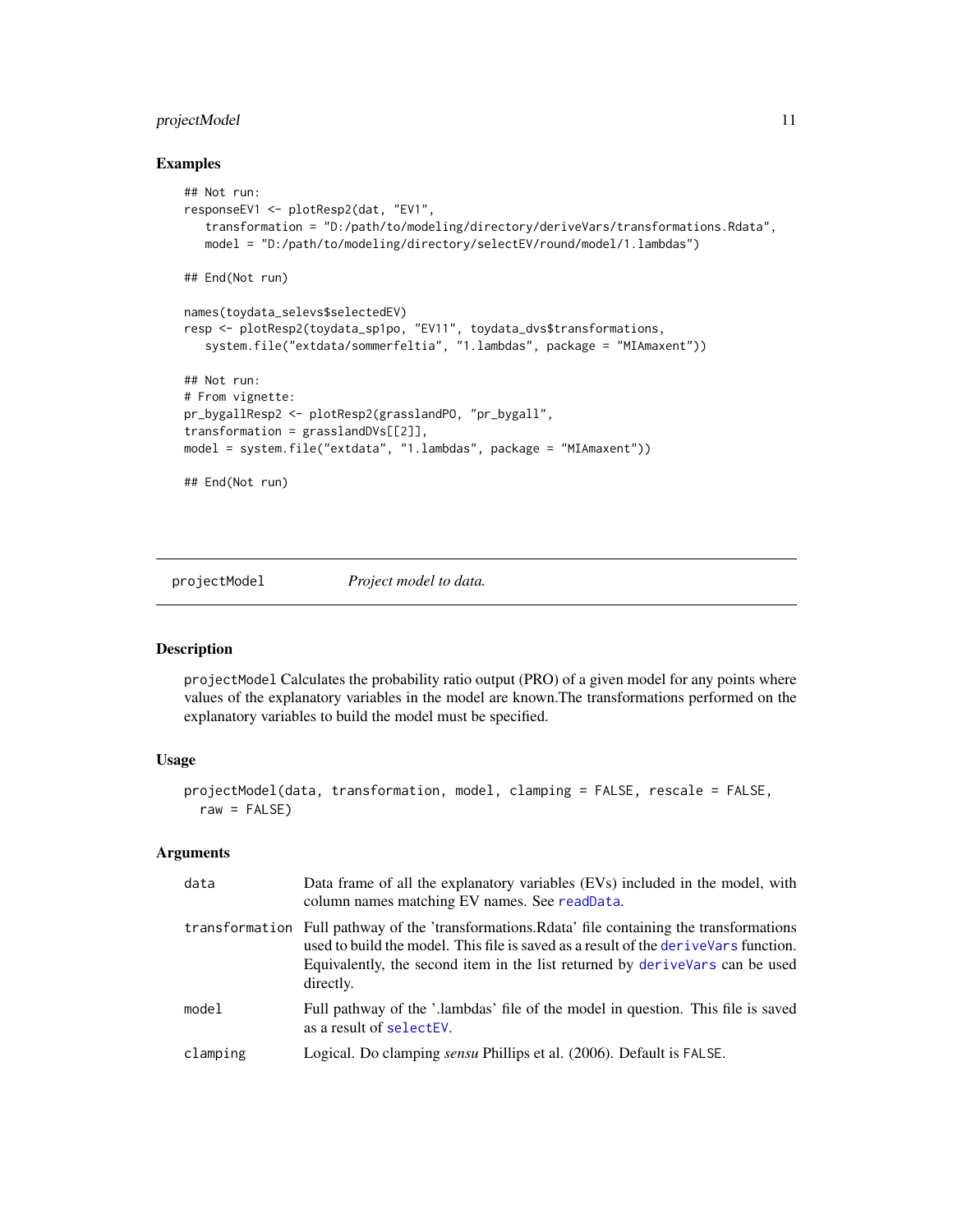| rescale | Logical. Linearly rescale model output (PRO or raw) with respect to the pro-                      |
|---------|---------------------------------------------------------------------------------------------------|
|         | jection data? This has implications for the interpretation of output values with                  |
|         | respect to reference values (e.g. $PRO = 1$ ). See details.                                       |
| raw     | Logical. Return raw Maxent output instead of probability ratio output (PRO)?<br>Default is FALSE. |

#### Details

Missing data (NA) for a continuous variable will result in NA output for that point. Missing data for a categorical variable is treated as belonging to none of the categories.

When rescale = FALSE the scale of the model output (PRO or raw) returned by this function is dependent on the data used to train the model. For example, a location with PRO = 2 can be interpreted as having a probability of presence twice as high as an average site in the *training* data (Halvorsen, 2013, Halvorsen et al., 2015). When rescale = TRUE, the output is linearly rescaled with respect to the data onto which the model is projected. In this case, a location with  $PRO = 2$  can be interpreted as having a probability of presence twice as high as an average site in the *projection* data. Similarly, raw values are on a scale which is dependent on the size of either the training data extent (rescale = FALSE) or projection data extent (rescale = TRUE).

# Value

List of 2:

- 1. A data frame with the model output in column 1 and the corresponding explanatory data in subsequent columns.
- 2. A data frame showing the range of data compared to the training data, on a 0-1 scale.

# References

Halvorsen, R. (2013) A strict maximum likelihood explanation of MaxEnt, and some implications for distribution modelling. Sommerfeltia, 36, 1-132.

Halvorsen, R., Mazzoni, S., Bryn, A. & Bakkestuen, V. (2015) Opportunities for improved distribution modelling practice via a strict maximum likelihood interpretation of MaxEnt. Ecography, 38, 172-183.

Phillips, S.J., Anderson, R.P. & Schapire, R.E. (2006) Maximum entropy modeling of species geographic distributions. Ecological Modelling, 190, 231-259.

#### Examples

```
## Not run:
modeloutput <- projectModel(newdat,
   transformation = "D:/path/to/modeling/directory/deriveVars/transformations.Rdata",
  model = "D:/path/to/modeling/directory/selectEV/round/model/1.lambdas")
## End(Not run)
proj <- projectModel(toydata_sp1po, toydata_dvs$transformations,
   system.file("extdata/sommerfeltia", "1.lambdas", package = "MIAmaxent"))
proj
```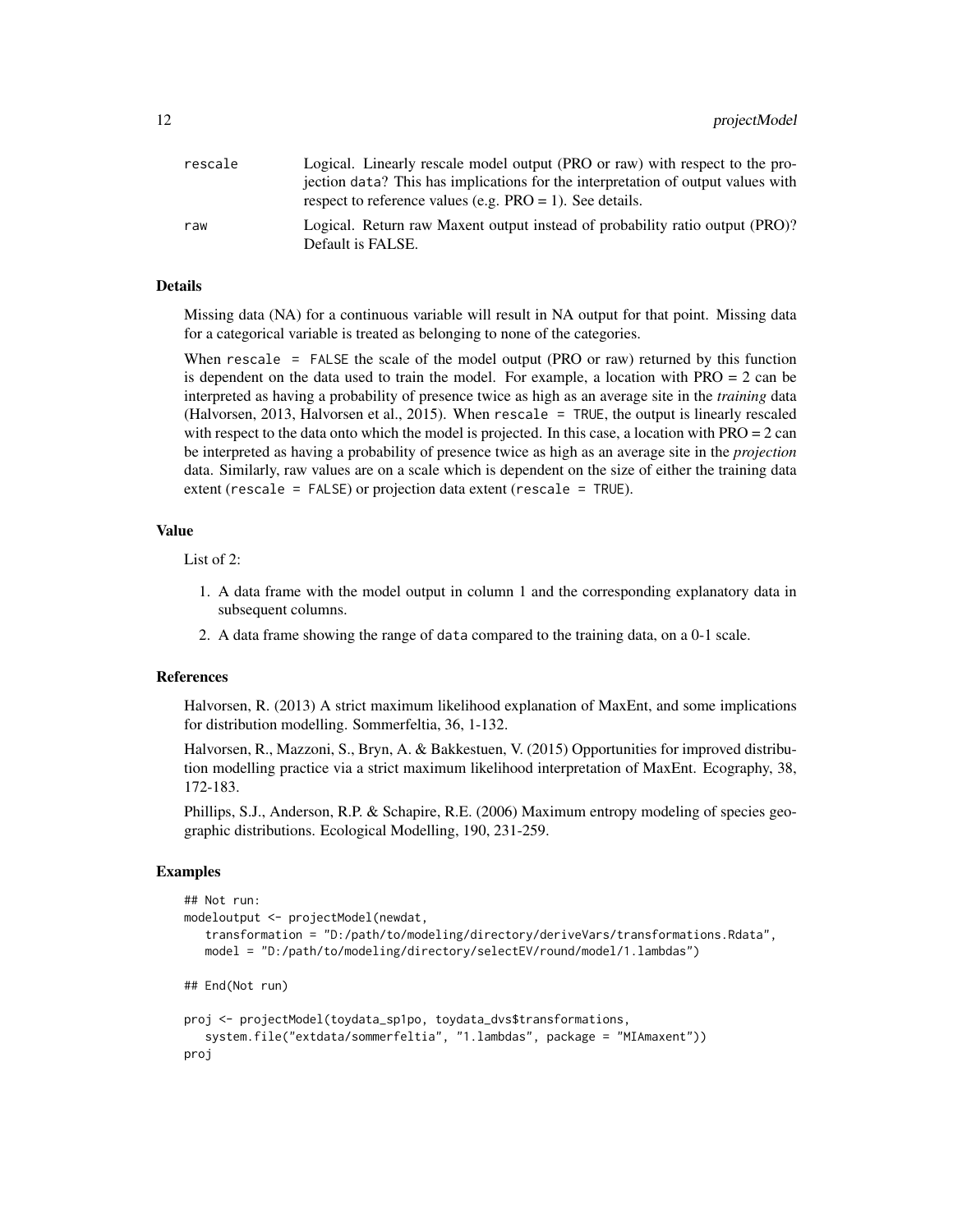#### <span id="page-12-0"></span>readData and 13

```
## Not run:
# From vignette:
grasslandPrediction <- projectModel(grasslandPO,
   transformation = grasslandDVs[[2]],
  model = system.file("extdata", "1.lambdas", package = "MIAmaxent"))
head(grasslandPrediction$output)
grasslandPrediction$ranges
# From vignette:
library(raster)
contfiles <- list.files(system.file("extdata", "EV_continuous", package = "MIAmaxent"),
   full.names = TRUE)
catfiles <- list.files(system.file("extdata", "EV_categorical", package = "MIAmaxent"),
   full.names = TRUE)
stack <- raster::stack(c(contfiles, catfiles))
stackpts <- rasterToPoints(stack)
spatialPrediction <- projectModel(stackpts,
   transformation = grasslandDVs[[2]],
  model = system.file("extdata", "1.lambdas", package = "MIAmaxent"))
Predictionraster <- raster(stack, layer=0)
Predictionraster <- rasterize(spatialPrediction$output[, c("x", "y")], Predictionraster,
   field = spatialPrediction$output$PRO)
plot(Predictionraster, colNA="black")
```
## End(Not run)

<span id="page-12-1"></span>

readData *Read in data object from files.*

#### Description

readData reads in occurrence data in CSV file format and environmental data in ASCII raster file format and produces a data object which can be used as the starting point for the functions in this package. This function is intended to make reading in data easy for users familiar with the maxent.jar program. It is emphasized that important considerations for data preparation (e.g. cleaning, sampling bias removal, etc.) are not treated in this package and must be dealt with separately!

#### Usage

```
readData(occurrence, contEV = NULL, catEV = NULL, maxbkg = 10000,
 PA = FALSE, XY = FALSE)
```
#### Arguments

occurrence Full pathway of the '.csv' file of occurrence data. The first column of the CSV should code occurrence (see Details), while the second and third columns should contain X and Y coordinates corresponding to the ASCII raster coordinate system. The first row is read as a header row.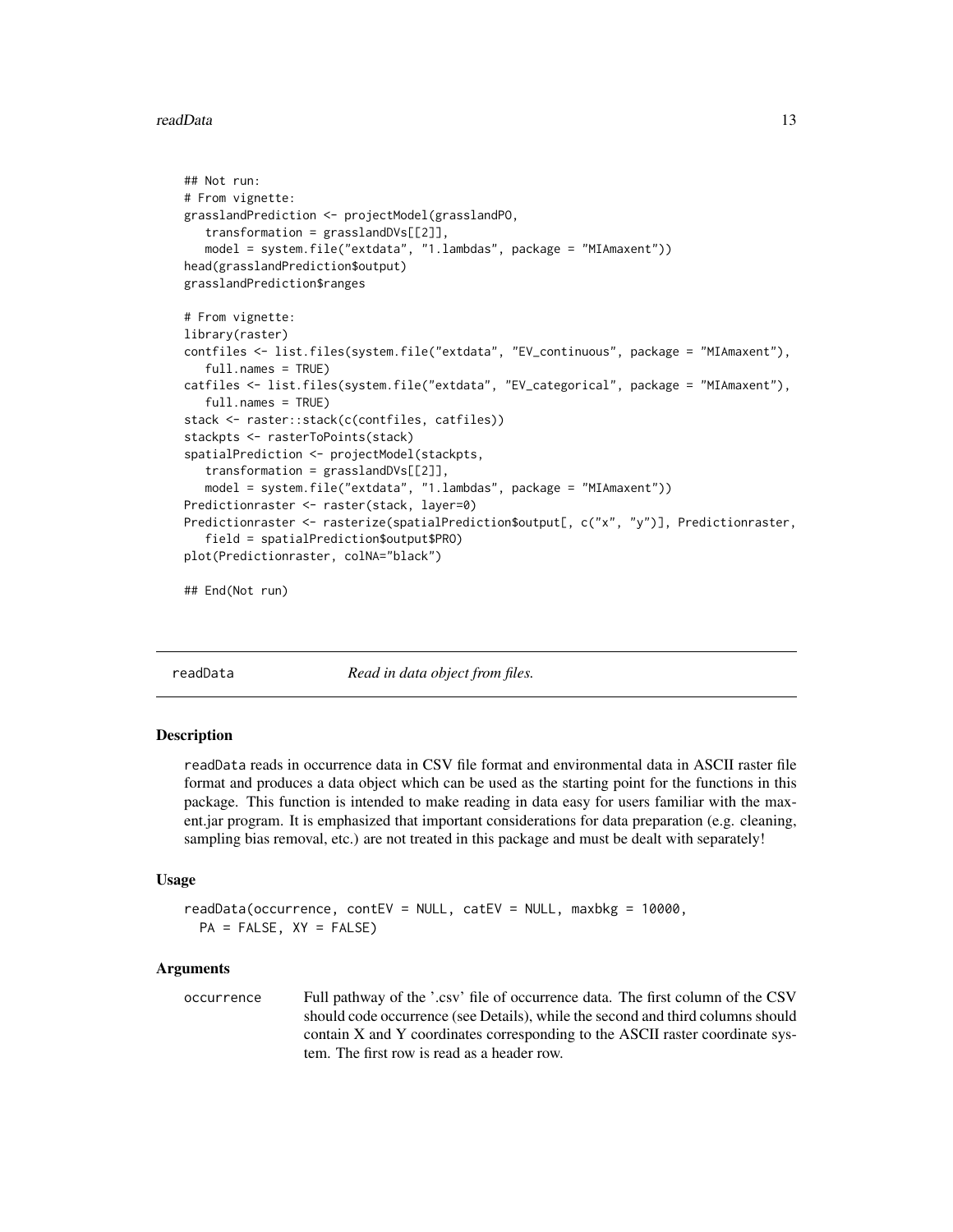<span id="page-13-0"></span>

| contEV    | Pathway to a directory containing continuous environmental variables in '.asc'<br>file format.                                                                                                                                                                                       |
|-----------|--------------------------------------------------------------------------------------------------------------------------------------------------------------------------------------------------------------------------------------------------------------------------------------|
| catEV     | Pathway to a directory containing categorical environmental variables in '.asc'<br>file format.                                                                                                                                                                                      |
| maxbkg    | Integer. Maximum number of grid cells randomly selected as unknown back-<br>ground points for the response variable. Default is 10,000. Irrelevant for pres-<br>ence/absence data (PA = TRUE) and ignored for presence-only data (PA = FALSE)<br>if occurrence contains 'NA' values. |
| <b>PA</b> | Logical. Does occurrence represent presence/absence data? This argument<br>affects how the values in occurrence are interpreted, and controls what type of<br>data object is produced. See details.                                                                                  |
| XY        | Logical. Include XY coordinates in the output. May be useful for spatial plot-<br>ting. Note that coordinates included in the training data used to build the model<br>will be treated as explanatory variables.                                                                     |

# Details

When occurrence represents presence-only data (PA = FALSE), all rows with values other than 'NA' in column 1 of the CSV file are treated as presence locations. If column 1 contains any values of 'NA', these rows are treated as the unknown background locations for the response variable. Thus, 'NA' can be used to specify a specific set of background locations if desired. Otherwise background points are randomly selected from the full extent of the raster cells which are not already included as presence locations. Only cells which contain data for all environmental variables are selected as background locations.

When occurrence represents presence/absence data ( $PA = TRUE$ ), rows with value '0' in column 1 of the CSV are treated as absence locations, rows with value 'NA' are excluded, and all other rows are treated as presences.

The names of the ASCII raster files are used as the names of the explanatory variables, so these files should be uniquely named, and the names must not contain spaces, underscores, or colons. Underscores and colons are reserved to denote derived variables and interaction terms repectively. readData automatically replaces underscores with hyphens.

#### Value

Data frame with the Response Variable (RV) in the first column, and Explanatory Variables (EVs) in subsequent columns. When PA = FALSE, RV values are 1/NA, and when PA = TRUE, RV values are 1/0.

With presence-only occurrence data, the returned output can be used as the data argument for [plotFOP](#page-5-1), [deriveVars](#page-1-1), [selectDVforEV](#page-14-1), [selectEV](#page-16-1), and [plotResp](#page-7-1). With presence/absence occurrence data, the returned output can be used as the data argument for [testAUC](#page-18-1). Output from readData can also be used as the data argument for [plotResp2](#page-8-1), and [projectModel](#page-10-1), but for these functions the values of RV are irrelevant.

#### Examples

```
## Not run:
dat <- readData(occurrence = "D:/path/to/occurrence/data.csv",
```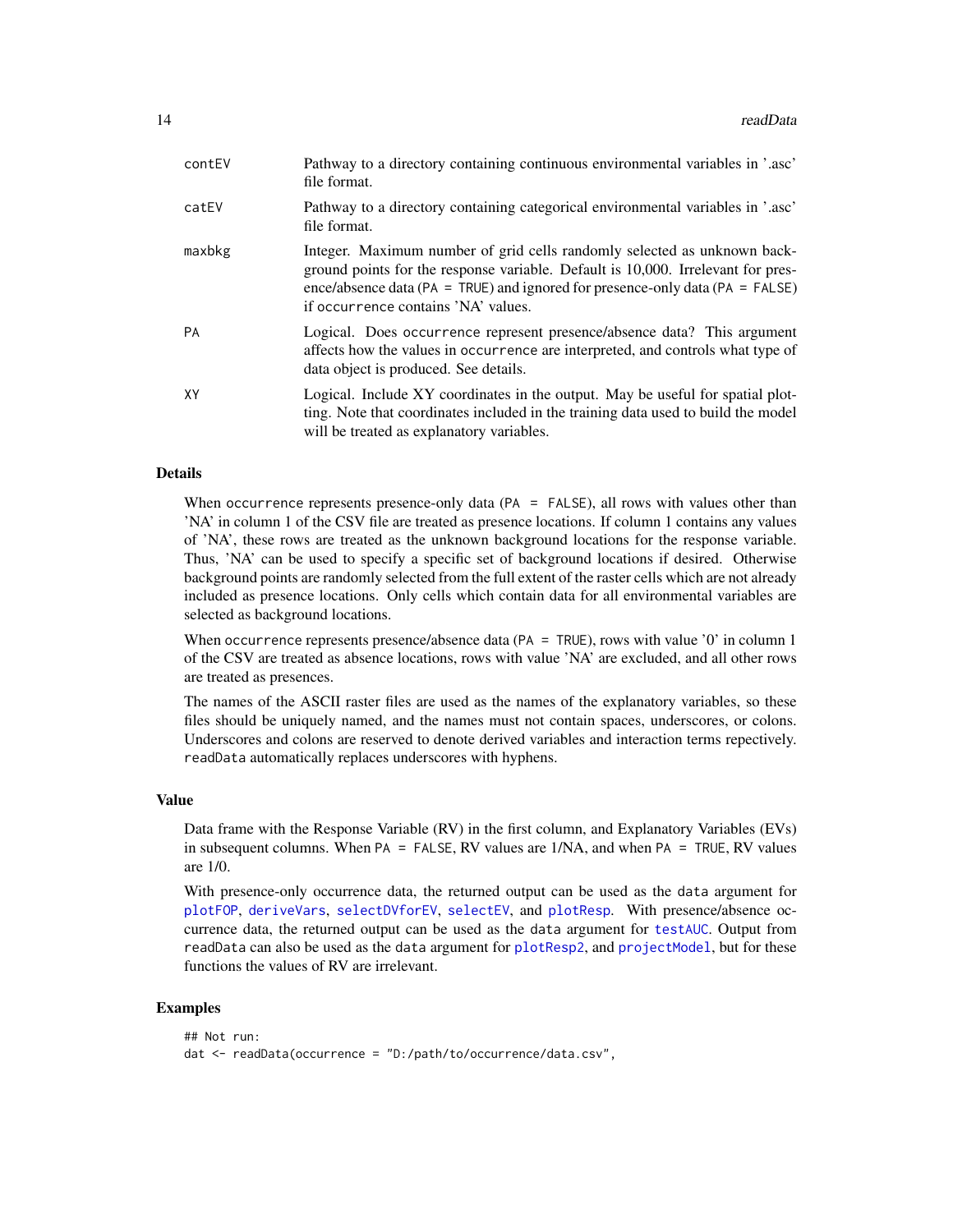```
contEV = "D:/path/to/continuousEV/directory",
   catEV = "D:/path/to/categoricalEV/directory", maxbkg = 100000, XY = TRUE)
## End(Not run)
toydata_sp1po <- readData(system.file("extdata/sommerfeltia", "Sp1.csv", package = "MIAmaxent"),
  contEV = system.file("extdata/sommerfeltia", "EV_continuous", package = "MIAmaxent"))
toydata_sp1po
## Not run:
# From vignette:
grasslandPO <- readData(
   occurrence = system.file("extdata", "occurrence_PO.csv", package = "MIAmaxent"),
   contEV = system.file("extdata", "EV_continuous", package = "MIAmaxent"),
   catEV = system.file("extdata", "EV_categorical", package = "MIAmaxent"),
  maxbkg = 20000)
head(grasslandPO)
# From vignette:
grasslandPA <- readData(
  occurrence = system.file("extdata", "occurrence_PA.csv", package = "MIAmaxent"),
  contEV = system.file("extdata", "EV_continuous", package = "MIAmaxent"),
  catEV = system.file("extdata", "EV_categorical", package = "MIAmaxent"),
  PA = TRUE, XY = TRUEhead(grasslandPA)
tail(grasslandPA)
## End(Not run)
```
<span id="page-14-1"></span>selectDVforEV *Select parsimonious sets of derived variables.*

#### Description

For each explanatory variable (EV), selectDVforEV selects the parsimonious set of derived variables (DV) which best explains variation in a given response variable. The function uses a process of forward selection based on comparison of nested models by the F-test. A DV is selected for inclusion when, during nested model comparison, it accounts for a significant amount of remaining variation, under the alpha value specified by the user.

#### Usage

```
selectDVforEV(data, dvdata, alpha = 0.01, dir = NULL, trainmax = NULL)
```
#### Arguments

data Data frame containing the response variable in the first column and explanatory variables in subsequent columns. The response variable should represent presence/background data, coded as: 1/NA. See [readData](#page-12-1).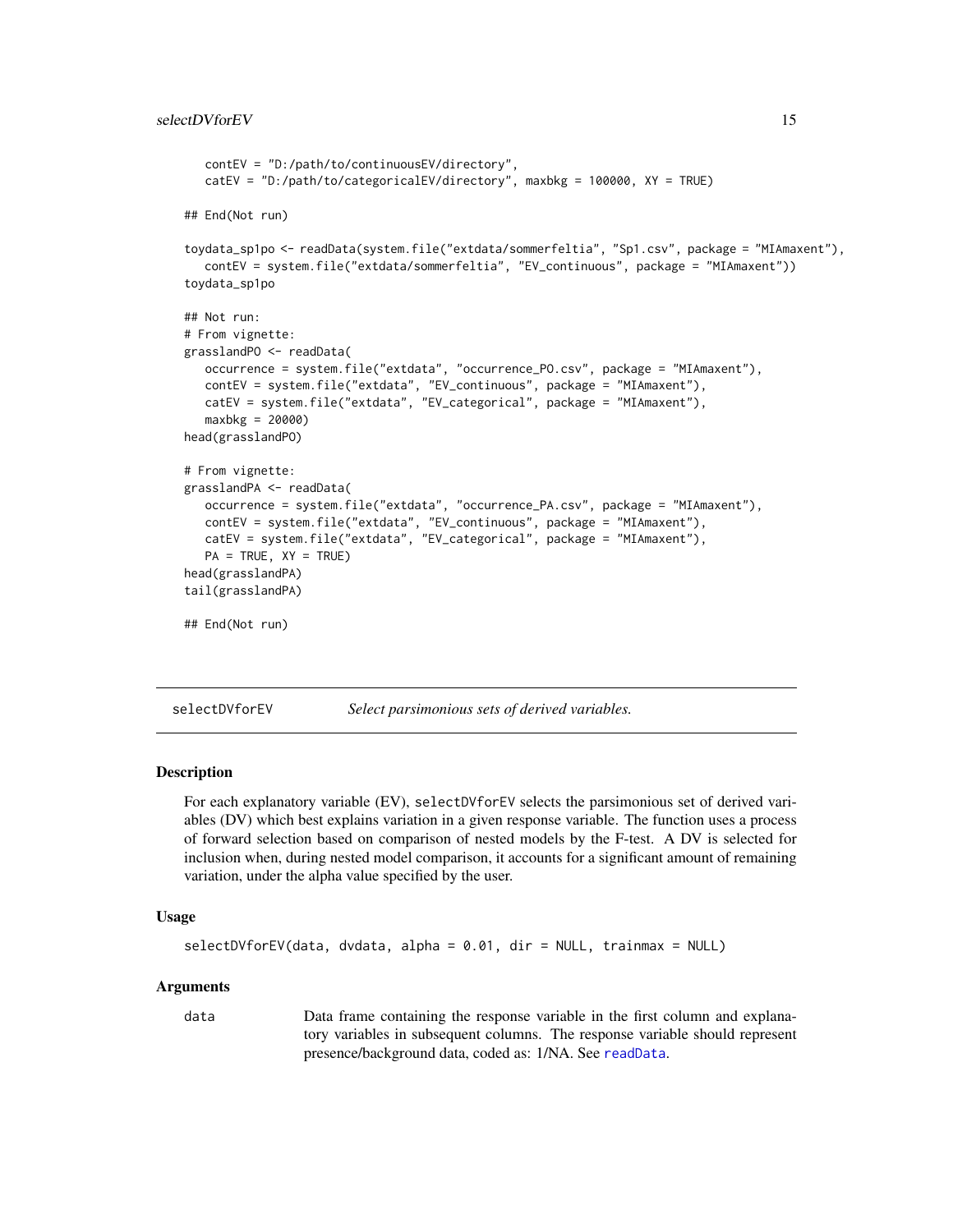<span id="page-15-0"></span>

| dvdata   | List of data frames, with each data frame containing derived variables for a given<br>explanatory variable (e.g. the first item in the list returned by deriveVars).                                                                                |
|----------|-----------------------------------------------------------------------------------------------------------------------------------------------------------------------------------------------------------------------------------------------------|
| alpha    | Alpha-level used in F-test comparison of models. Default is 0.01.                                                                                                                                                                                   |
| dir      | Directory to which files will be written during subset selection of derived vari-<br>ables. Defaults to the working directory.                                                                                                                      |
| trainmax | Integer. Maximum number of uninformed background points to be used to train<br>the models. May be used to reduce computation time for data sets with very<br>large numbers of points. Default is no maximum. See Details for more informa-<br>tion. |

#### Details

The F-statistic that selectDVforEV uses for nested model comparison is calculated using equation 59 in Halvorsen (2013). See Halvorsen et al. (2015) for a more detailed explanation of the forward selection procedure.

If the derived variables were created using [deriveVars](#page-1-1), the same response variable should be used in selectDVforEV, as the deviation and spline transformations produced by deriveVars are RVspecific.

If trainmax reduces the number of uninformed background points in the training data, a new data object is returned as part of the function output. This data object shows which of the uninformed background points were randomly selected, and should be used together with the selected DVs in [selectEV](#page-16-1) during continued model selection.

Explanatory variables should be uniquely named, and the names must not contain spaces, underscores, or colons. Underscores and colons are reserved to denote derived variables and interaction terms repectively.

# Value

List of  $2(3)$ :

- 1. A list of data frames, with each data frame containing *selected* DVs for a given EV. This item is recommended as input for dvdata in [selectEV](#page-16-1).
- 2. A list of data frames, where each data frame shows the trail of forward selection of DVs for a given EV.
- 3. (If trainmax reduces the number of uninformed background points) a new data object. See details.

#### References

Halvorsen, R. (2013). A strict maximum likelihood explanation of MaxEnt, and some implications for distribution modelling. Sommerfeltia, 36, 1-132.

Halvorsen, R., Mazzoni, S., Bryn, A., & Bakkestuen, V. (2015). Opportunities for improved distribution modelling practice via a strict maximum likelihood interpretation of MaxEnt. Ecography, 38(2), 172-183.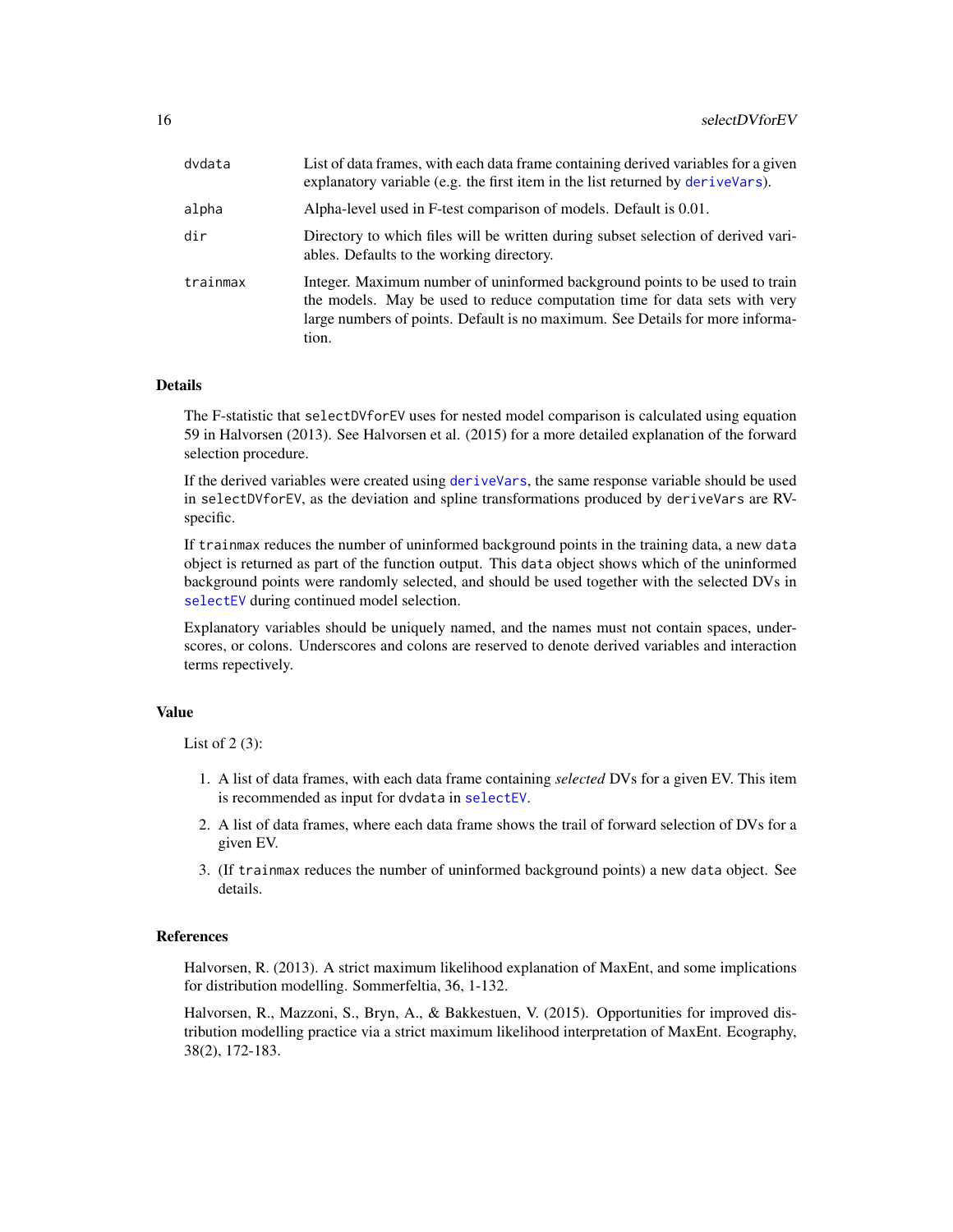#### <span id="page-16-0"></span> $selectEV$  17

#### Examples

```
## Not run:
selecteddvs <- selectDVforEV(dat, deriveddat, alpha = 0.0001,
  dir = "D:/path/to/modeling/directory")
# From vignette:
grasslandDVselect <- selectDVforEV(grasslandPO, grasslandDVs[[1]], alpha = 0.001)
summary(grasslandDVs$EVDV)
sum(sapply(grasslandDVs$EVDV, length))
summary(grasslandDVselect$selectedDV)
sum(sapply(grasslandDVselect$selectedDV, length))
```
## End(Not run)

<span id="page-16-1"></span>selectEV *Select parsimonious set of explanatory variables.*

#### Description

selectEV selects the parsimonious set of explanatory variables (EVs) which best explains variation in a given response variable (RV). Each EV can be represented by 1 or more derived variables (see [deriveVars](#page-1-1)). The function uses a process of forward selection based on comparison of nested models by the F-test. An EV is selected for inclusion when, during nested model comparison, it accounts for a significant amount of remaining variation, under the alpha value specified by the user.

# Usage

```
selectEV(data, dvdata, alpha = 0.01, interaction = FALSE, dir = NULL,
  trainmax = NULL)
```
#### Arguments

| data        | Data frame containing the response variable in the first column and explana-<br>tory variables in subsequent columns. The response variable should represent<br>presence/background data, coded as: 1/NA. See readData.                             |
|-------------|-----------------------------------------------------------------------------------------------------------------------------------------------------------------------------------------------------------------------------------------------------|
| dvdata      | List of data frames, with each data frame containing <i>selected</i> derived vari-<br>ables for a given explanatory variable (e.g. the first item in the list returned<br>by selectDVforEV).                                                        |
| alpha       | Alpha-level used in F-test comparison of models. Default is 0.01.                                                                                                                                                                                   |
| interaction | Logical. Allows interaction terms between pairs of EVs. Default is FALSE.                                                                                                                                                                           |
| dir         | Directory to which files will be written during subset selection of explanatory<br>variables. Defaults to the working directory.                                                                                                                    |
| trainmax    | Integer. Maximum number of uninformed background points to be used to train<br>the models. May be used to reduce computation time for data sets with very<br>large numbers of points. Default is no maximum. See Details for more informa-<br>tion. |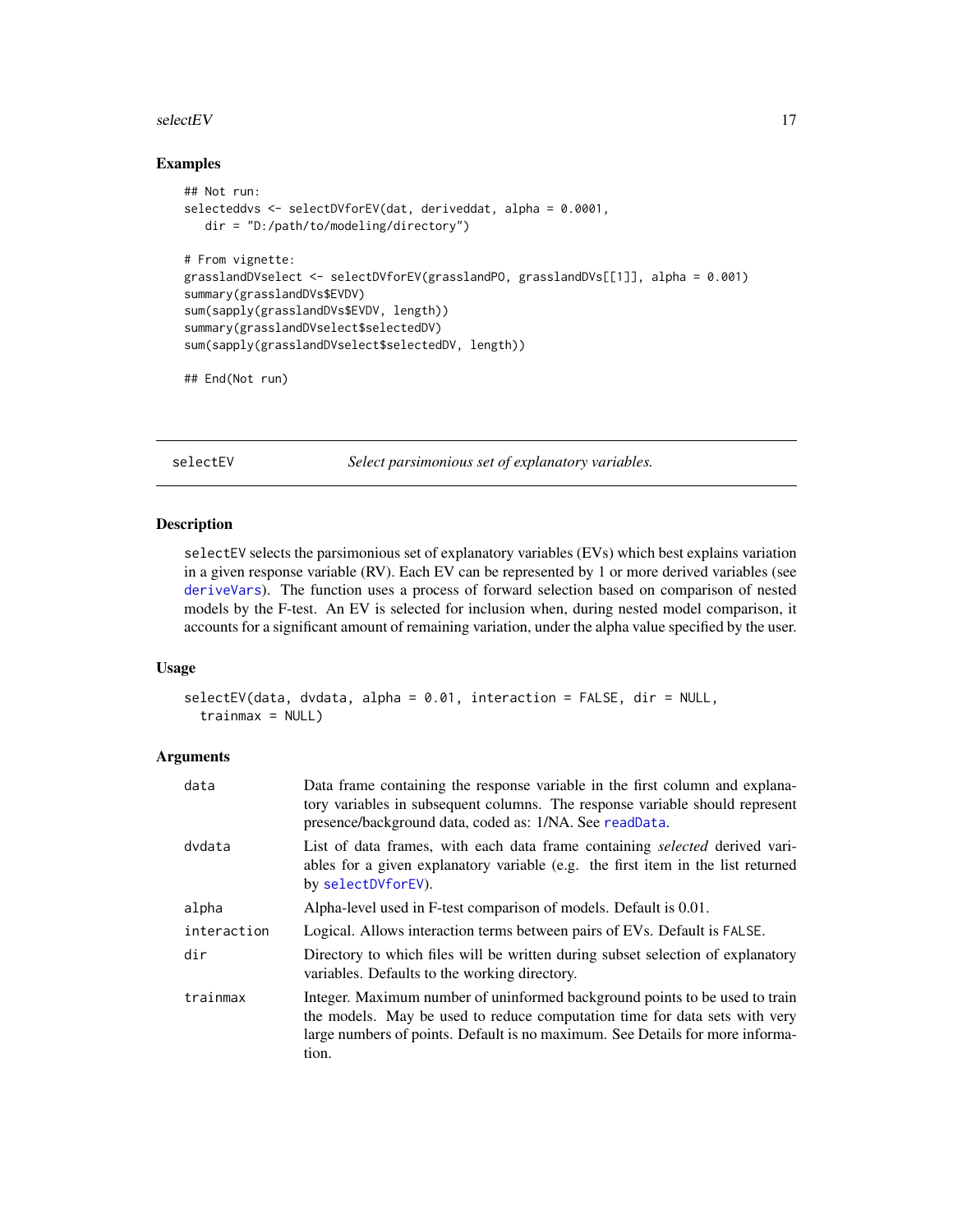#### <span id="page-17-0"></span>Details

The F-statistic that selectEV uses for nested model comparison is calculated using equation 59 in Halvorsen (2013). See Halvorsen et al. (2015) for a more detailed explanation of the forward selection procedure.

When interaction = TRUE, the forward selection procedure selects a parsimonious group of individual EVs first, and then tests interactions between EVs included in the model afterwards. Therefore, interactions are only explored between terms which are individually explain a significant amount of variation. When interaction = FALSE, interactions are not considered.

If trainmax reduces the number of uninformed background points in the training data, a new data object is returned as part of the function output. This data object shows which of the uninformed background points were randomly selected, and should be used together with the selected EVs in [plotResp](#page-7-1) if plotting single-effect model response.

Explanatory variables should be uniquely named, and the names must not contain spaces, underscores, or colons. Underscores and colons are reserved to denote derived variables and interaction terms repectively.

#### Value

List of  $2(3)$ :

- 1. A list of data frames, with one data frame for each *selected* EV. This item is recommended as input for dvdata in [plotResp](#page-7-1).
- 2. A data frame showing the trail of forward selection of individual EVs (and interaction terms if necessary).
- 3. (If trainmax reduces the number of uninformed background points) a new data object. See details.

# References

Halvorsen, R. (2013). A strict maximum likelihood explanation of MaxEnt, and some implications for distribution modelling. Sommerfeltia, 36, 1-132.

Halvorsen, R., Mazzoni, S., Bryn, A., & Bakkestuen, V. (2015). Opportunities for improved distribution modelling practice via a strict maximum likelihood interpretation of MaxEnt. Ecography, 38(2), 172-183.

# Examples

```
## Not run:
selectedevs <- selectEV(dat, selectedderiveddat, alpha = 0.0001,
  dir = "D:/path/to/modeling/directory", interaction = TRUE)
# From vignette:
grasslandEVselect <- selectEV(grasslandPO, grasslandDVselect[[1]], alpha = 0.001,
  interaction = TRUE)
summary(grasslandDVselect[[1]])
length(grasslandDVselect[[1]])
summary(grasslandEVselect[[1]])
length(grasslandEVselect[[1]])
```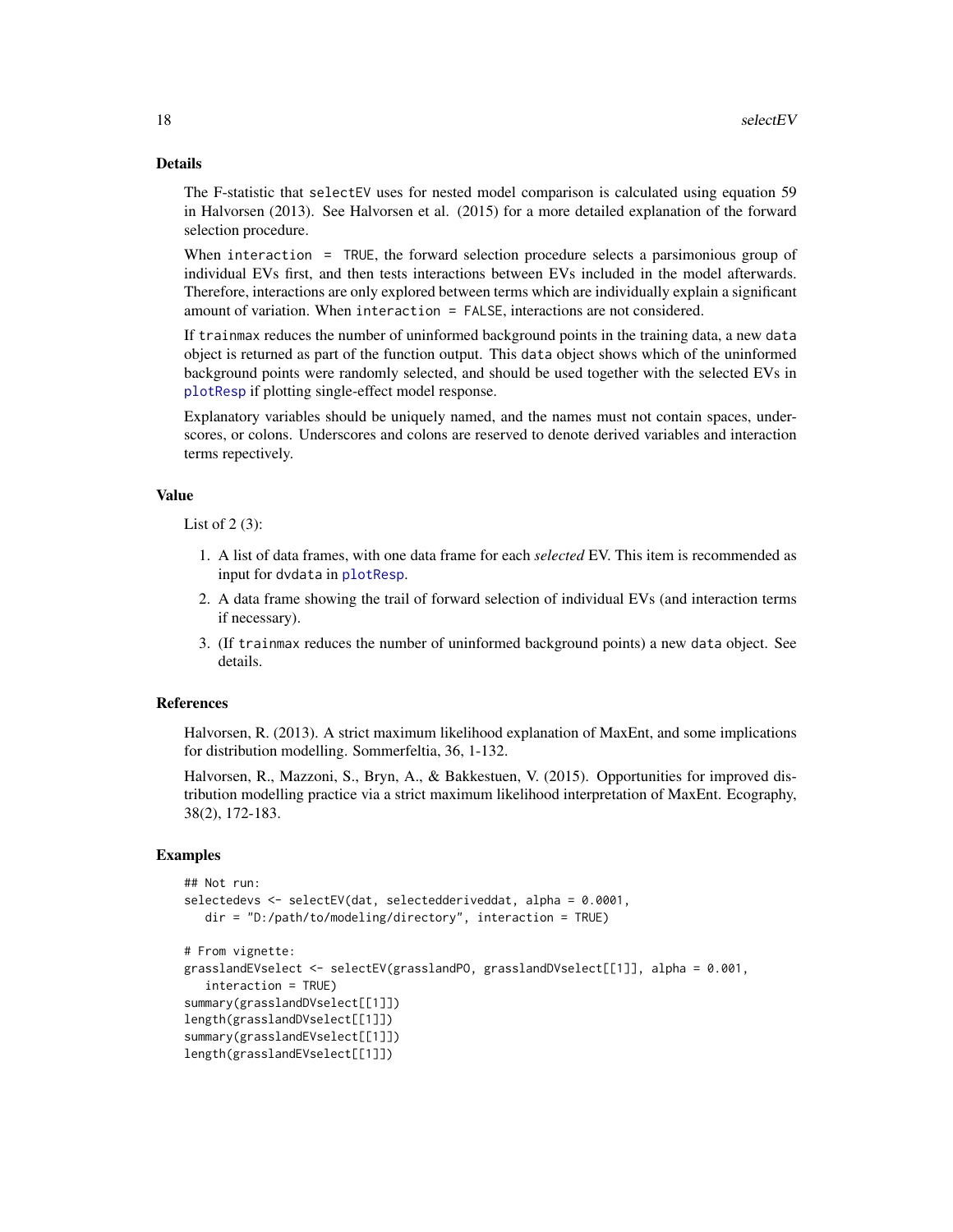#### <span id="page-18-0"></span>testAUC  $\qquad \qquad$  19

plot(grasslandEVselect\$selection\$round, grasslandEVselect\$selection\$addedFVA)

## End(Not run)

<span id="page-18-1"></span>testAUC *Calculate model AUC with test data.*

# Description

For a given model, testAUC calculates the Area Under the Curve (AUC) of the Receiver Operating Characteristic (ROC) as a threshold-independent measure of binary classification performance. This function is intended to be used with occurence data that is independent from the data used to train the model, to obtain an unbiased measure of model performance.

# Usage

testAUC(data, transformation, model)

## Arguments

| data  | Data frame containing test occurrence data in the first column and corresponding<br>explanatory variables in subsequent columns. The test data should be coded as:<br>1/0/NA, representing presence, absence, and unknown. See readData.                                              |
|-------|---------------------------------------------------------------------------------------------------------------------------------------------------------------------------------------------------------------------------------------------------------------------------------------|
|       | transformation Full pathway of the 'transformation. Redita' file containing the transformations<br>used to build the model. This file is saved as a result of the denive Vars function.<br>Equivalently, the second item in the list returned by derive vars can be used<br>directly. |
| model | Full pathway of the '.lambdas' file of the model in question. This file is saved<br>as a result of selectEV.                                                                                                                                                                          |

# Value

In addition to returning the testAUC value, graphical output showing the corresponding ROC plot is produced. The point along the ROC curve where the discrimination threshold is PRO = 1 is shown for reference.

# Examples

```
## Not run:
AUC <- testAUC(testdat,
   transformation = "D:/path/to/modeling/directory/deriveVars/transformations.Rdata",
   model = "D:/path/to/modeling/directory/selectEV/round/model/1.lambdas")
## End(Not run)
sp1pa <- toydata_sp1po
sp1pa$RV[is.na(sp1pa$RV)] <- 0
```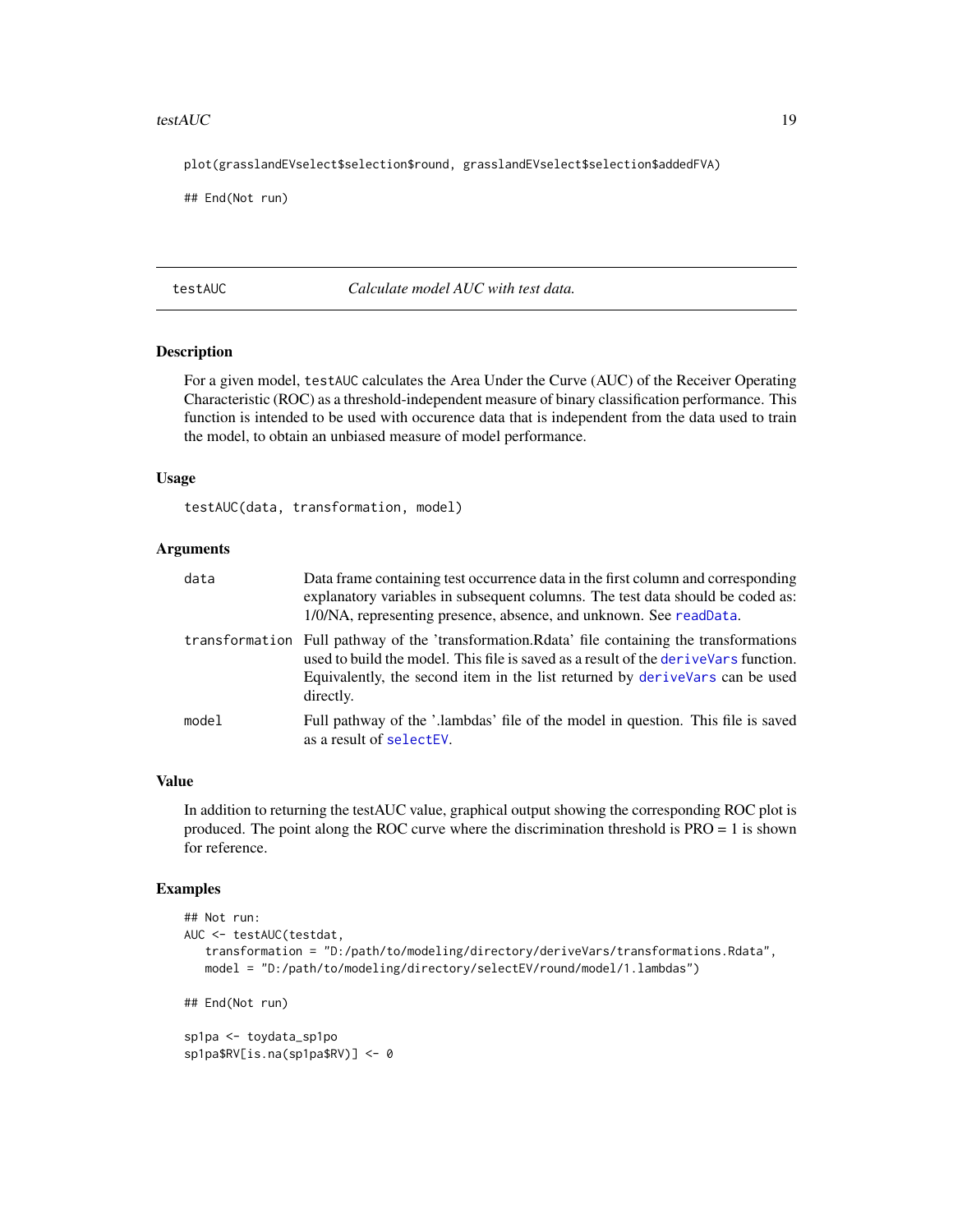```
sp1pa[, 1] <- sample(sp1pa$RV, 40)
auc <- testAUC(sp1pa, toydata_dvs$transformations,
   system.file("extdata/sommerfeltia", "1.lambdas", package = "MIAmaxent"))
auc
## Not run:
From vignette:
grasslandAUC <- testAUC(grasslandPA, transformation = grasslandDVs[[2]],
  model = system.file("extdata", "1.lambdas", package = "MIAmaxent"))
grasslandAUC
## End(Not run)
```
<span id="page-19-1"></span>toydata\_dvs *Derived variables and transformation functions, from toy data.*

# Description

Derived variables and transformation functions for distribution modeling of a small, synthetic data set used in Halvorsen (2013).

#### Usage

toydata\_dvs

# Format

List with 2 elements:

- 1. A list of 4 data frames, with each containing the derived variables produced for a given explanatory variable.
- 2. A list of all the transformation functions used to produce the derived variables.

# Source

Produced from [toydata\\_sp1po](#page-21-1) using [deriveVars](#page-1-1).

# References

Halvorsen, R. (2013) A strict maximum likelihood explanation of MaxEnt, and some implications for distribution modelling. Sommerfeltia, 36, 1-132.

<span id="page-19-0"></span>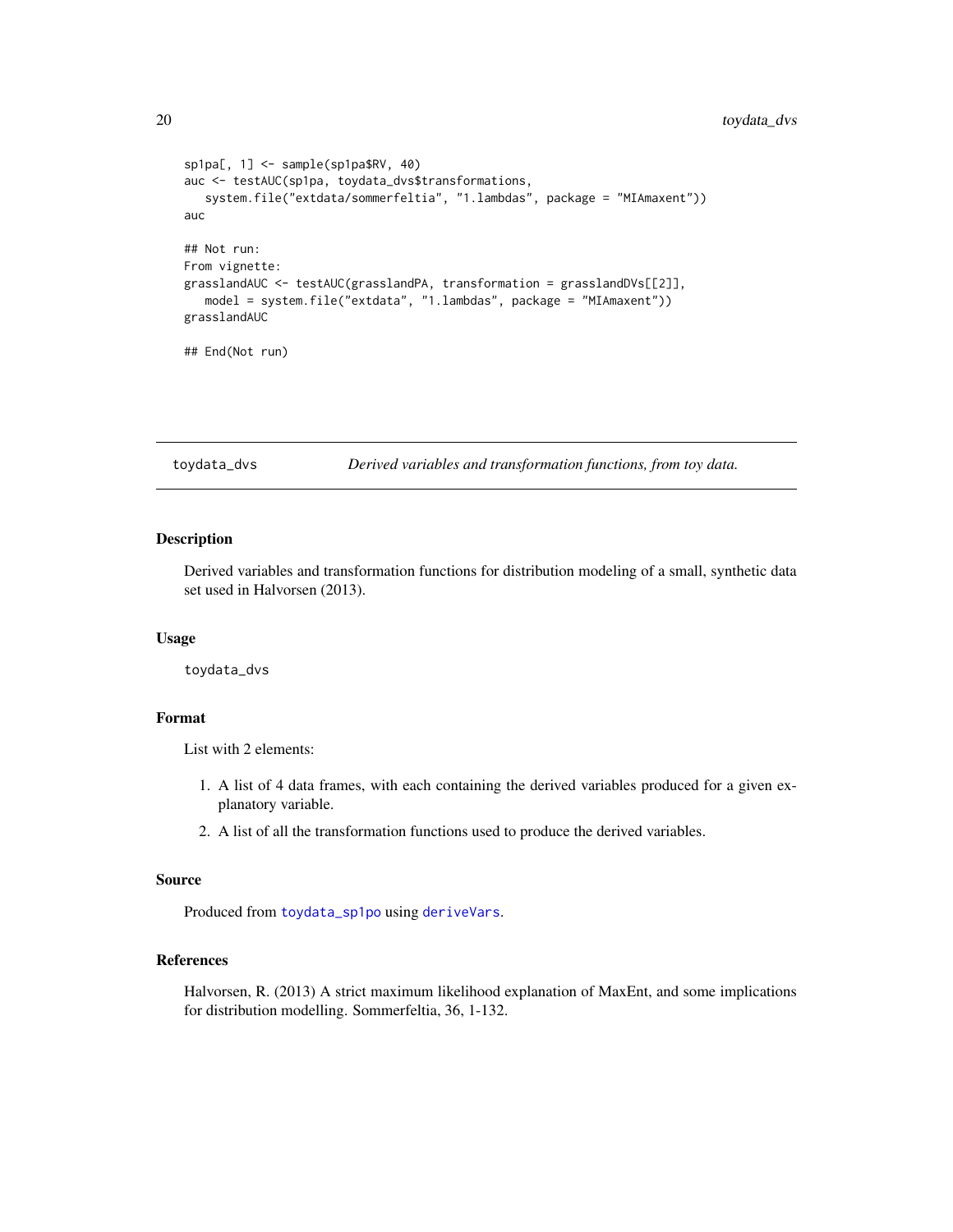<span id="page-20-1"></span><span id="page-20-0"></span>

# **Description**

Selected derived variables and tables showing forward model selection of derived variables for distribution modeling of a small, synthetic data set used in Halvorsen (2013).

# Usage

toydata\_seldvs

#### Format

List with 2 elements:

- 1. A list of 3 data frames, with each containing the derived variables selected for a given explanatory variable.
- 2. A list of forward model selection trails used to select derived variables.

### Source

Produced from [toydata\\_dvs](#page-19-1) and [toydata\\_sp1po](#page-21-1) using [selectDVforEV](#page-14-1).

#### References

Halvorsen, R. (2013) A strict maximum likelihood explanation of MaxEnt, and some implications for distribution modelling. Sommerfeltia, 36, 1-132.

toydata\_selevs *Selected explanatory variables accompanied by selection trails, from toy data.*

#### Description

Selected explanatory variables and tables showing forward model selection of explanatory variables for distribution modeling of a small, synthetic data set used in Halvorsen (2013). Each individual explanatory variable is represented by a group of derived variables.

#### Usage

toydata\_selevs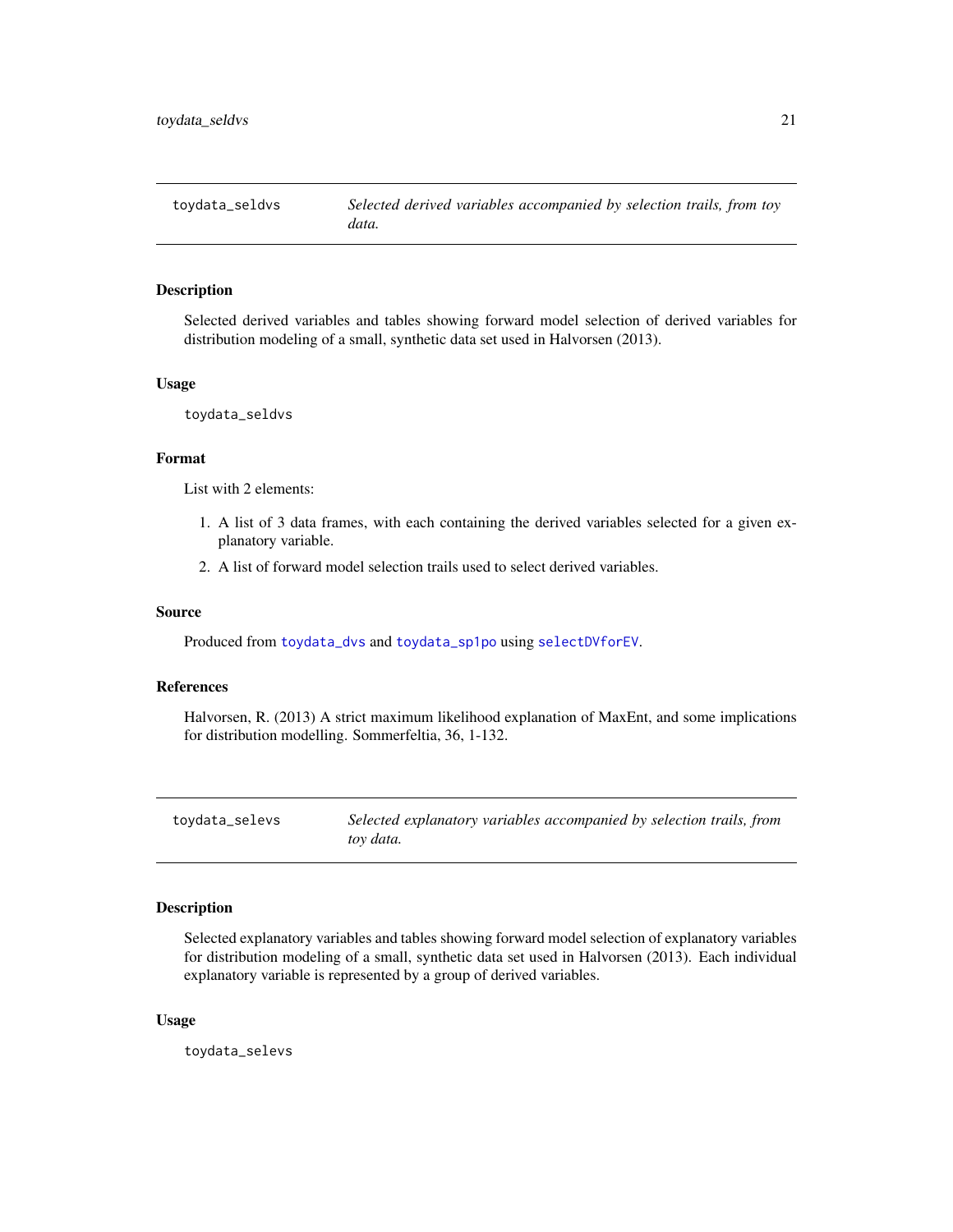# <span id="page-21-0"></span>Format

List with 2 elements:

- 1. A list of 5 data frames, where the first 3 represent selected explanatory variables, and the last 2 represent selected interaction terms between these explanatory variables.
- 2. A trail of forward model selection used to select explanatory variables and interaction terms.

#### Source

Produced from [toydata\\_seldvs](#page-20-1) and [toydata\\_sp1po](#page-21-1) using [selectEV](#page-16-1).

# References

Halvorsen, R. (2013) A strict maximum likelihood explanation of MaxEnt, and some implications for distribution modelling. Sommerfeltia, 36, 1-132.

<span id="page-21-1"></span>toydata\_sp1po *Occurrence and environmental toy data.*

### **Description**

A small, synthetic data set for distribution modeling, consisting of occurrence and environmental data, from Halvorsen (2013). The study area consists of 40 grid cells, with 8 row and 5 columns, in which 10 presences occur.

#### Usage

toydata\_sp1po

# Format

A data frame with 40 rows and 5 variables:

RV response variable, occurrence either presence or uninformed background

EV11 explanatory variable: northing

EV12 explanatory variable: easting

- EV13 explanatory variable: modified random uniform
- EV14 explanatory variable: random uniform

#### Source

Halvorsen, R. (2013) A strict maximum likelihood explanation of MaxEnt, and some implications for distribution modelling. Sommerfeltia, 36, 1-132.